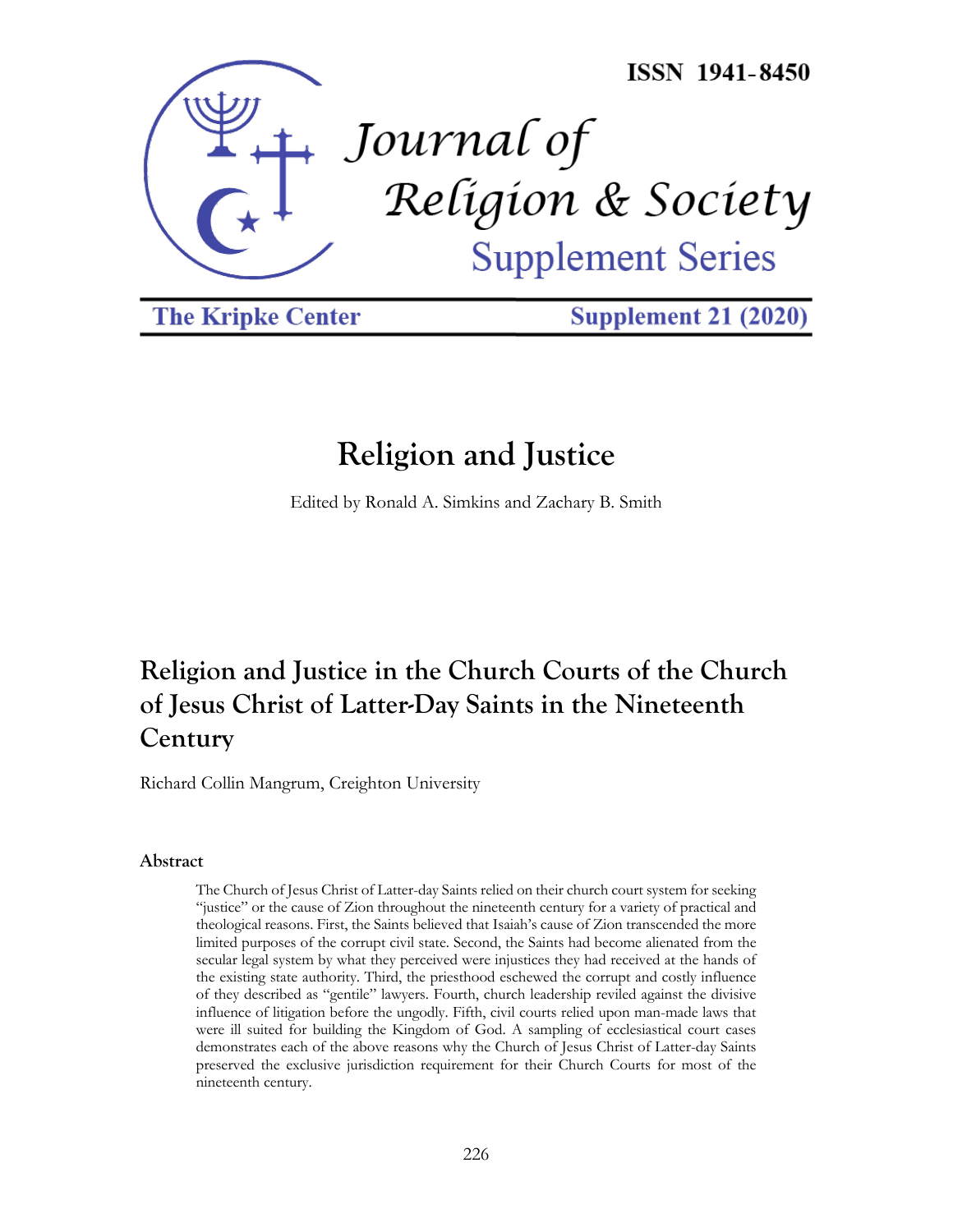Keywords: LDS Ecclesiastical Courts

#### **Introduction**

The early prophets of the Church of Jesus Christ of Latter-day Saints, a restoration church (hereafter the Church), <sup>1</sup> aspired not only to restore what they considered as true Christianity and its priesthood, but also radically to restore the covenant community of ancient Israel, including its religious court system relied upon by Israel during the reign of the judges. The Church throughout the nineteenth century relied on their church court system as an integral part of the radical cause of Zion for a variety of practical and theological reason. 2

First, the Latter-day Saints believed that a theocracy modeled after ancient Israel's rule of the judges transcended the more limited purposes of the corrupt civil state. The church courts provided the means to facilitate and maintain a radical vision of Zion in a theocratic judicial system, $3$  or kritarchy, that would be superseded by the imminent Kingdom of God during the millennial reign of Christ, the true judge of Israel, and his righteously appointed judges. <sup>4</sup> State courts relied upon manmade laws that were ill suited for building the Kingdom of God. The priesthood leaders desired to maintain distinctive property distribution patterns, the beneficial use of scarce resources such as water rights, nontraditional family relationships (polygamy), contractual duties, and normative rules peculiar to Mormon community perspectives (Taylor 1880: 104). The courts of the state refused to legitimate the aspirations of the Latter-day Saints to build Zion. In addition, the state's courts were incompetent to apply Mormon standards or religious sanctions in aid of distinctive Mormon policies, such as polygamy.

Second, the Latter-day Saints had become alienated from the secular legal system by what they perceived as injustices they had received at the hands of the existing state authority. The governor of Missouri, Lilburn W. Boggs, on October 27, 1838, issued to Major General John B. Clark of the Missouri State militia an "extermination order" against Mormons within the state: "Your orders are, therefore, to hasten your operations with all possible speed. The Mormons must be treated as enemies, and must be exterminated or driven from the state if necessary for the public peace."5 The prophet Joseph Smith and his brother, Hyrum Smith,

<sup>&</sup>lt;sup>1</sup> The Church of Jesus Christ of Latter-day Saints claims to be neither Catholic nor Protestant. The Prophet Joseph Smith and his prophetic successors claim to have restored the true Christian religion and its true priesthood through a series of revelatory experiences and divine intervention.

<sup>2</sup> Scholars are largely unaware of the depth and duration of the church court system maintained by the Church of Jesus Christ of Latter-day Saints because the proceedings records have been maintained confidentially to the present day. The author was given permission to review the church court records and to report their proceedings under certain conditions preserving the identity of the disputants.

<sup>3</sup> The Mormon theory of government has been characterized as theo-democracy (Hansen: 36-43; Jensen: 6-22).

<sup>4</sup> See Orson Pratt's political discourse on the kingdom of God superseding the kingdoms of this world (Pratt: 71).

<sup>5</sup> Missouri Executive Order 44 was an executive order issued October 27, 1838, by Missouri governor Lilburn Boggs. This extermination order was only rescinded on July 3, 1976, by Governor Bond, a transcript of which was published in the *LDS Church News* (4). Governor Bond's order acknowledged that "Gov. Boggs' order clearly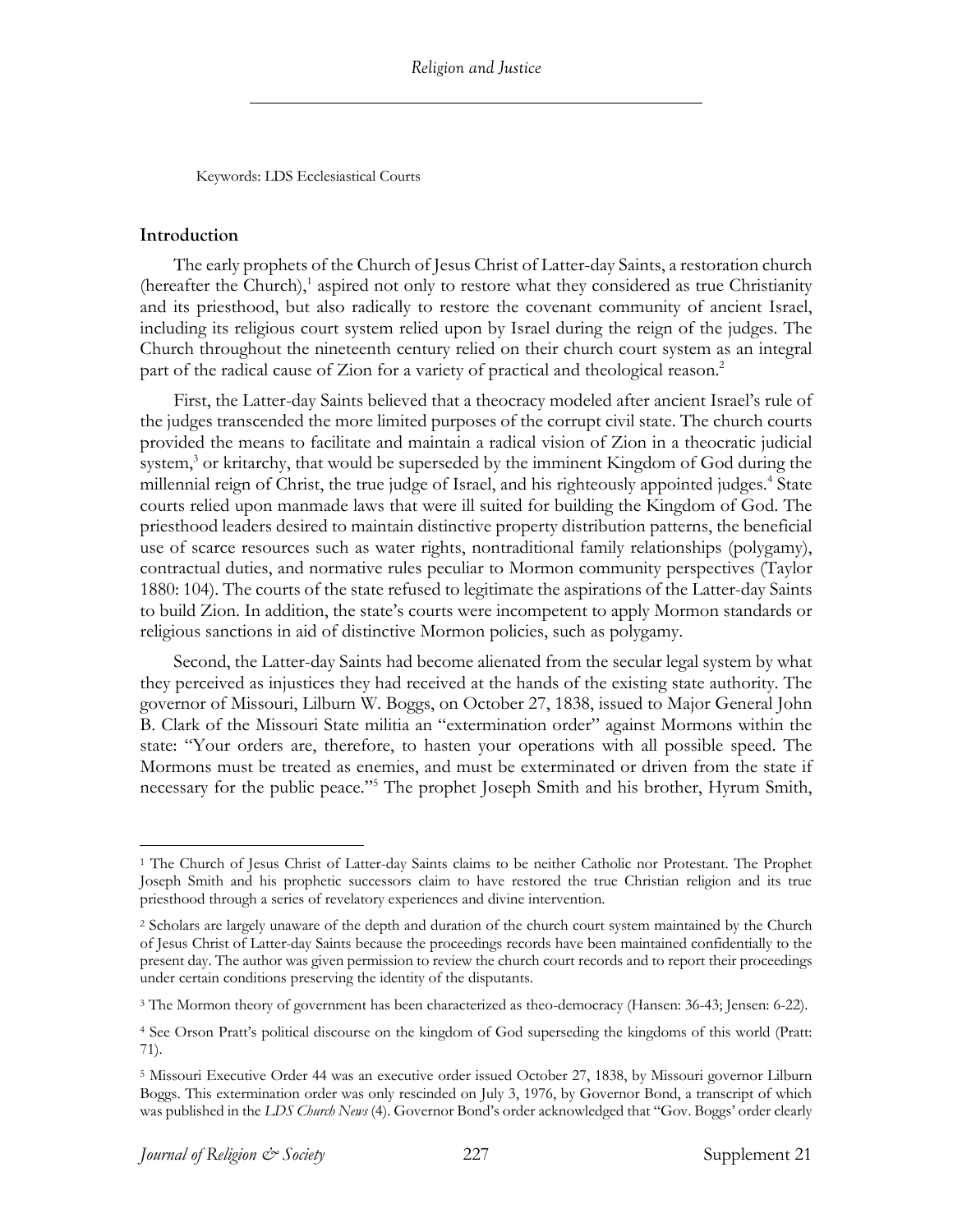were martyred while incarcerated in the Carthage jail in Illinois six years later on June 27, 1844. The Latter-day Saints were subsequently forced by unimpeded mob violence to leave Illinois and migrate as a religious movement to the largely unpopulated Great Basin of the intermountain west to avoid being subjected to the unjust rule by what they perceived were corrupt and prejudiced civil officers unwilling or unable to protect their radical personal, property, and religious liberties (Hyde: 153). 6

Third, the priesthood eschewed the corrupt and costly influence of "gentile" lawyers. Brigham Young, for example, minced few words in his repeated cursing of pettifoggers, professional advocates bent on fomenting conflict for filthy lucre rather than seeking reconciliation and the cause of Zion. <sup>7</sup> In a cash poor economy, lawyers represented both waste and divisiveness. John Taylor, the third prophet of the Latter-day Saints, in a conference discourse ridiculed the social costs of litigation before the ungodly:

I remember when a little boy, seeing a somewhat curious picture. Two farmers were quarreling over or disputing the ownership of a cow, and one had her by the horns, the other had her by the tail. In order to settle the difficulty, they secured the services of one of the peace-makers of the law, and his love for his fellowman was so great that while they pulled at either end of the cow, he sat between them quietly milking her. [Laughter] In case of difficulties, for difficulties will arise sometimes, would it not be better for us to attend to the milking of the cow ourselves, and go the Lord for His guidance and manifest feelings of liberality and kindness towards our fellowman, towards all men? (Taylor 1882: 221).

Fourth, church leadership reviled the divisive influence of litigation before the ungodly who did not share the Latter-day Saints radical vision of Zion. For faithful members of the Church, litigation outside the Church court system became sanctionable within the Church court system. The Pauline admonition against relying on "outsider" legalism as an alternative to "insider" efforts at reconciliation resonated with the Mormon theology of Zion, which was premised upon restoring the originally intended community of Jesus Christ. Paul had given the early Christian community the same admonition:

When any of you has a grievance against another, do you dare to take it to court before the unrighteous, instead of taking it before the saints? Do you not know that the saints will judge the world? And if the world is to be judged by you, are you incompetent to try trivial cases? Do you not know that we are to judge angels – to say nothing of ordinary matters? .In fact, to have lawsuits at all with one another is already a defeat for you. Why not rather be wronged?

contravened the rights to life, liberty, property and religious freedom as guaranteed by the Constitution of the State of Missouri."

<sup>6</sup> See also Moses Thatcher's condemnation of the state for polygamy prosecutions (Thatcher: 115-16).

<sup>7</sup> For examples of Brigham Young's condemnation of wicked lawyers, see Young 1856a: 249; 1856b: 240; 1856c: 277; 1872: 85-86; 1873: 224-25.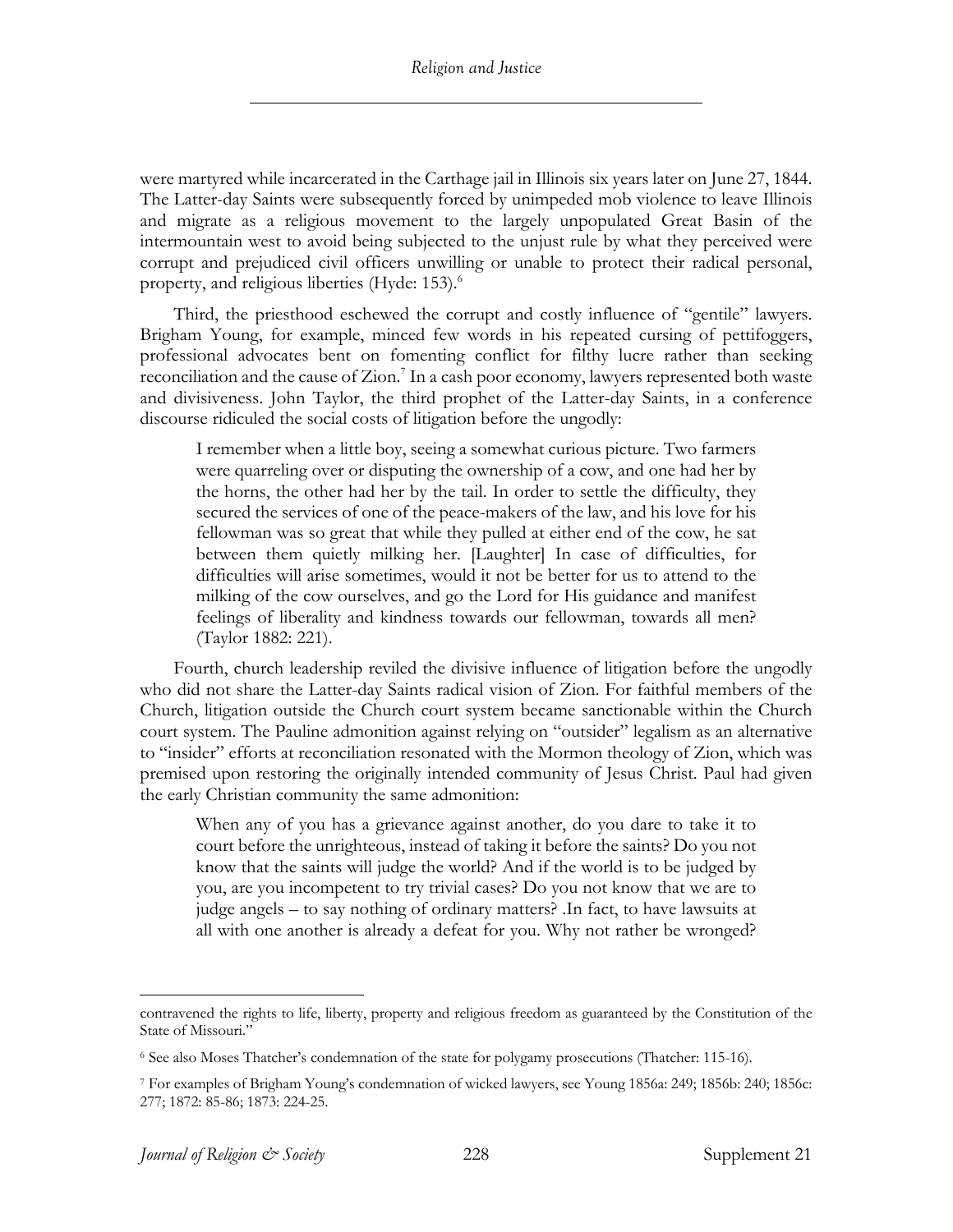Why not rather be defrauded? But you yourselves wrong and defraud – and believers at that (1 Corinthians 6:1-8).

Brigham Young similarly extolled the comparative virtues of the church courts over their civil counterparts:

There is not a righteous person in this community who will have difficulties that cannot be settled by arbitrators, the Bishop's Court, the High Council, or the by 12 Referees . . . far better and more satisfactorily than to contend with each other in law courts, which directly tends to destroy the best interest of the community, and to lead scores of men away from their duties, as good and industrious citizens (1856b: 238).

In one church court case, the appellate court stake president<sup>8</sup> remarked:

The cold, matter of decision of this council, however, just, is likely to be viewed by one of the parties at least as unfair, whereas if they could come together each being willing to concede a little and if needs be a great deal in order to amicably settle this difficult, the spirit of the Lord would warm their hearts, brotherly feeling would be restored and these complex difficulties would vanish like dew before the sun.<sup>9</sup>

Brigham Young threatened to send on missions or cast out completely members who whiled away their time amidst the dark influence of gentile courts (1856b: 240-41; 1856d: 338).

For all these reasons priesthood leaders<sup>10</sup> of the Church of Jesus Christ of Latter-day Saints consistently and persistently expressed their opposition to members suing one another before the ungodly, justifying their antipathy toward "gentile lawyers" and legal processes by reasoning that the dissension associated with civil litigation in secular courts was inimical to the cause of Zion, which is the preeminent social vision that the just community had a responsibility to build. Suing before the ungodly became an act of unchristian-like conduct. The Prophet John Taylor in 1877 admonished the Saints:

Whenever a man would attempt to "pop" you through the courts of the law of the land, you should "pop" him through the courts of our Church; you should bring him up for violating the laws of the church, for going before the ungodly, instead of using the means that God has appointed (Taylor 1880: 104- 5).

<sup>8</sup> Stake presidents were priesthood leaders, much like a diocese bishop, who presided as priesthood leaders and also served at an appellant court level of the church court system.

<sup>9</sup> 1884-86, Disfellowship File, Folder 1, quoted in Firmage and Mangrum: 288.

<sup>10</sup> The Church of Jesus-Christ of Latter-day Saints is governed by individuals called and ordained as priesthood leaders organized hierarchically, including a First Presidency (which includes a prophet and two counselors), a Quorum of Twelve Apostles, a Quorum of Seventies, stake presidents who preside in a geographical area over a quorum of twelve high councilors, bishops who preside with two counselors over local communities of congregants, and teacher quorums who preside over the smallest priesthood units operated by the Church in the nineteenth century.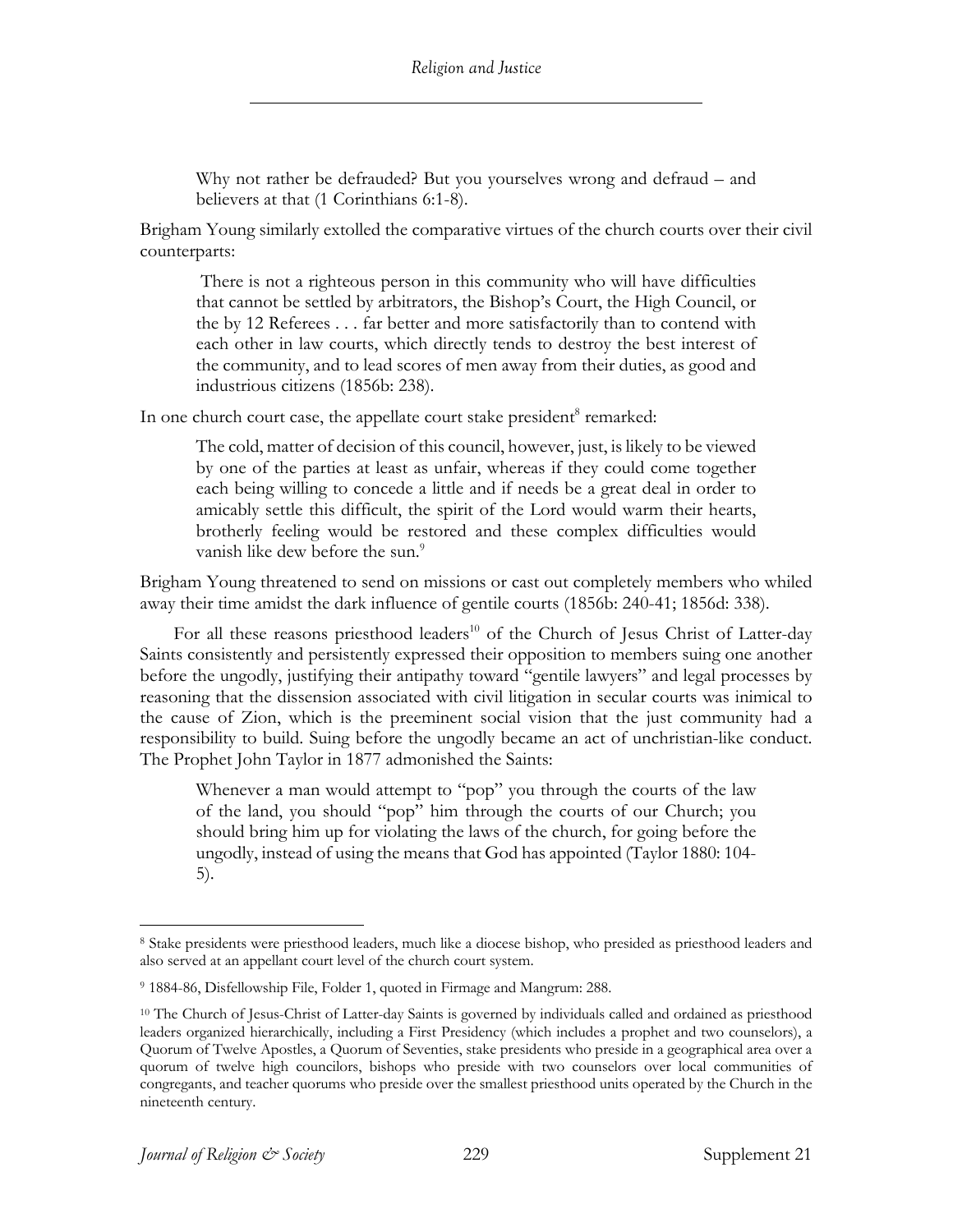Following this vision to redeem Zion through the justice of the courts of Israel "as at first", the church courts throughout the nineteenth resolved disputes involving real property,<sup>11</sup> water controversies,<sup>12</sup> domestic conflict,<sup>13</sup> contractual disputes,<sup>14</sup> and tortuous claims.<sup>15</sup> By forcing the Saints, upon pain of loss of standing in the Church, to look exclusively to the church courts in resolving disputes, Mormon leadership was able to offer uniquely Mormon solutions to the social problems arising in the Great Basin.<sup>16</sup>

<sup>11</sup> 1885, Folder 18, Ecclesiastical Court Cases Collection, General Trials, 1832-1963, LDS Church Archives, Salt Lake City, Utah (hereinafter noted by year and folder number); 1864, Folder 13 (expenses of civil suit assessed against civil plaintiff for attempt to resolve land matters by "the quibbles of law"); 1879, Folder 6 (member sanctioned in a land controversy for seeking to acquire legal title "by means forbidden in the church and dragging us in common with our company into the district court"); 1894, Folder 7 (dispute over church's jurisdiction in land controversy decided in favor of church's exclusive jurisdiction).

<sup>12</sup> 1869, Folder 3 (member censured for taking a water dispute "to the Justice Court instead of taking the case to the Priesthood"); 1872, Folder 6 (members sanctioned for suing other members at law over a water dispute rather than resolving the matter in the church courts); 1881, Folder 14(2) (member "ordered to withdraw the suit [at law] and if [defendant] has damaged him proceed against him by church law" and to pay the defendant \$50 for costs incurred defending the civil suit); 1884, Folder 19 (12 members and one nonmember, who agreed to abide a church court disposition of a water dispute, ordered to pay defendant \$130 in court costs and attorney's fees, "the expense which they had put the plaintiffs to in the case before the third judicial district"); 1869, Folder 18 (a privately owned [Mormon controlled] canal company ordered to take an abuser of water privileges "before the church instead of the law").

<sup>13</sup> 1877, Folder 6 (husband condemned for filing an action before the ungodly "contrary to the law of the church" and required to dismiss his civil complaint); 1875, Folder 2, Ecclesiastical Court Cases, Disfellowship Records, 1839-1965, LDS Church Archives, Salt Lake City, Utah (hereafter noted by year, folder number, and reference to Disfellowship File) (Where member disfellowshipped for refusing to withdraw a civil divorce suit); 1885, Folder 18; 1887, Folder 16.

<sup>14</sup> 1885, Folder 25 (creditor-member criticized for suing another member at law, and debtor permitted to deduct court costs and attorney's fees of \$46 incurred in defending the civil suit); 1885, Folder 24 ("in taking [member] to court [on a contractual dispute] before citing him before his Bishop did wrong and acted contrary to the law of the church"); 1882-83, Folder 1 (ZCMI "violated the order of the Church . . . for in violation of a rule laid down for our guidance, they have sued [a member] before the ungodly"); 1881, Folder 2 (ZCMI criticized for suing on a note before the Third District Court).

<sup>15</sup> 1886, Folder 14 ("we do not justify taking our trouble to law anymore in a case of trespass than for any other debt; we hold that Brother . . . should have exhausted the laws of the church first"); 1893, Folder 3 ("going to the law [in this a trespass case] if becoming prevalent, would hinder our progress as Latter-Day Saints; therefore complainant required to exhaust his remedies before the church courts.").

<sup>&</sup>lt;sup>16</sup> 16 studies of probate court litigation in Utah confirm the infrequency of Mormons suing before even these Mormon-dominated civil courts. Jay Powell's study of the probate courts between 1852 and mid-1855 indicates, first, "that a clear majority of civil suits [in the Salt Lake County Probate Court] were between outsiders, usually emigrants on their way to the coast"; second, church leaders "rarely appeared before the court," despite their extensive property holdings. Brigham Young, for example, filed only two suits, both of which "were withdrawn before trial upon payment of the demanded sums." Ten other suits were brought on behalf of the Perpetual Emigration Fund, all of which "were occasioned by debtors intending to leave the territory without settling up" (Powell: 256, 258, 260, citing Salt Lake County Probate Court, Docket A-1, June 25, 1852-Sept. 1, 1860, Salt Lake County Clerk's Office, 152, 276; Brooks: 2: 554).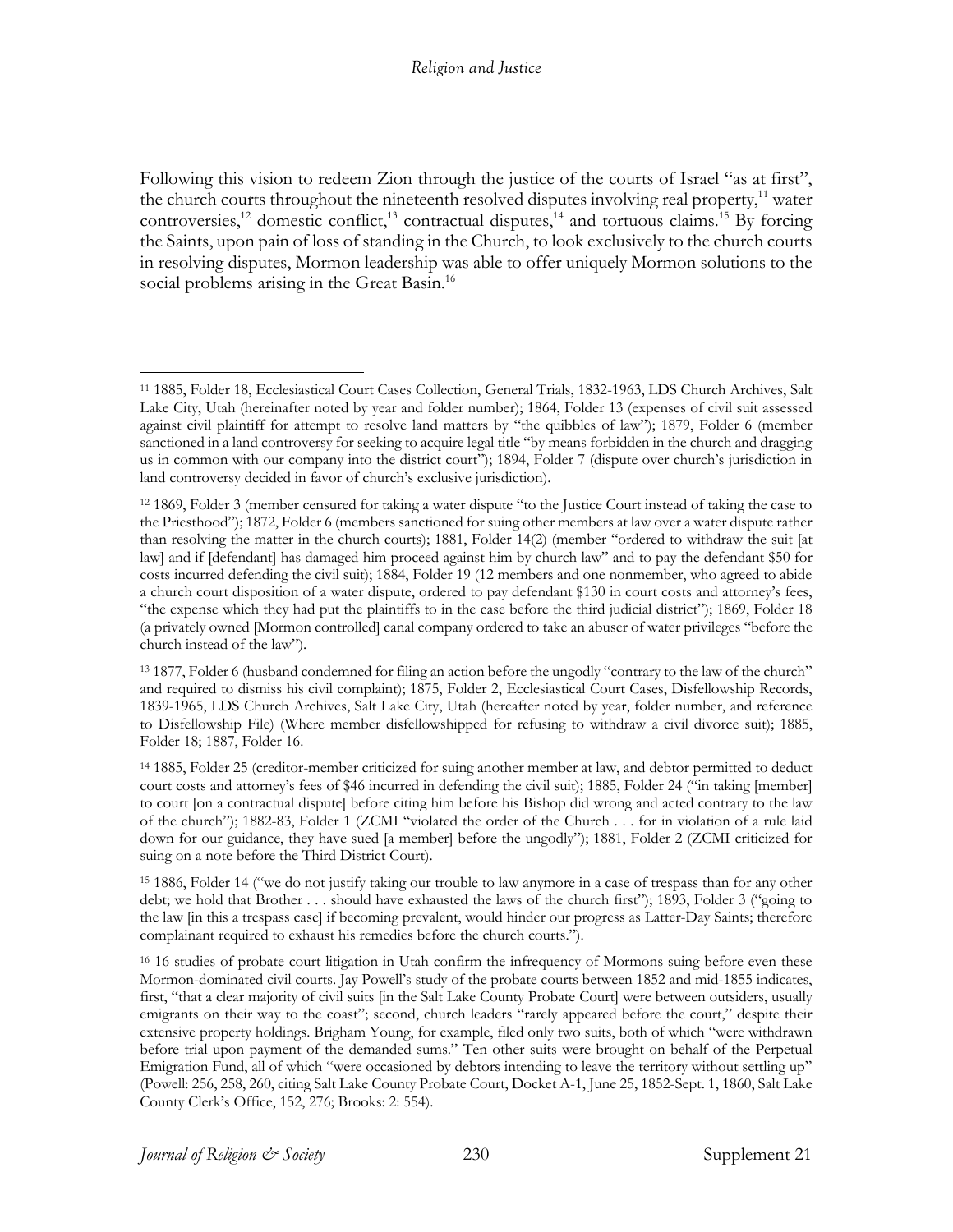#### **The Scriptural-Based Model of Ancient Israel**

The Church found their scriptural basis historically and prophetically in the Old Testament. In the Torah, Moses implemented the original church court system. Moses served as the first judge and he relied upon the word of God to decide conflict. Exodus explains in the voice of Moses: "When they have a dispute, they come to me and I decide between one person and another, and I make known to them the statutes and instructions of God" (Exodus 18:16).

When Moses's father-in-law, Jethro, realized that Moses could not fulfill this mighty task of judging all Israel, Jethro, the priest of Midian, taught Moses how to call "counsellors" to judge justly according to the words of God:

Teach them the statutes and instructions and make known to them the way they are to go and the things they are to do. You should also look for able men among all the people, men who fear God, are trustworthy, and hate dishonest gain; set such men over them as officers over thousands, hundreds, fifties, and tens. Let them sit as judges for the people at all times; let them bring every important case to you, but decide every minor case themselves. So it will be easier for you, and they will bear the burden with you. If you do this, and God so commands you, then you will be able to endure, and all these people will go to their home in peace (Exodus 18:20-23).

According to the biblical tradition, Israel continued this reign of the judges, a system of kritarchy, until the anointing of Saul. Later, Isaiah prophesized about the future restoration of the rule of judges: "And I will restore your judges as at the first, and your counselors as at the beginning. Afterward you shall be called the city of righteousness, the faithful city. Zion shall be redeemed by justice, and those in her who repent, by righteousness" (Isaiah 1:26-27).

When the prophet Joseph Smith formally organized the Church of Jesus Christ of Latterday Saints on April 6, 1830, he sought to restore a just society, aptly named Zion, in part, through the rule of the judges, "as at first" perhaps in fulfillment of Isaiah's prophecy. In place of Moses's rule of ten, the Doctrines and Covenants directed that "teachers" be assigned to small groups of people to mediate any dispute within the religious community (20:53-55). If the teachers could not resolve the conflict, the disputants would submit a complaint to the bishop (a congregation's leader), specifically ordained to be a "judge in Israel to do the business of the church, to sit in judgment upon transgressors upon testimony as it shall be laid before him according to the laws" (Doctrine and Covenants 107:72). The bishops served as the functional equivalent of the judges in Israel for hundreds. If the bishop's court could not resolve the matter, either party could appeal to members of the stake high council court (Doctrine and Covenants 107:79), the functional equivalency of a Catholic diocese and comparable to the leader of a thousand in Israel. If the stake high council could not resolve the dispute, the disputant would appeal to the prophet, or First Presidency, the equivalent of the appeal to Moses, or the prophet (Doctrine and Covenants 107:79). With the church court hierarchical structure in place, the church courts played a critical role in the distribution of resources and the resolution of conflict within Zion throughout the nineteenth century.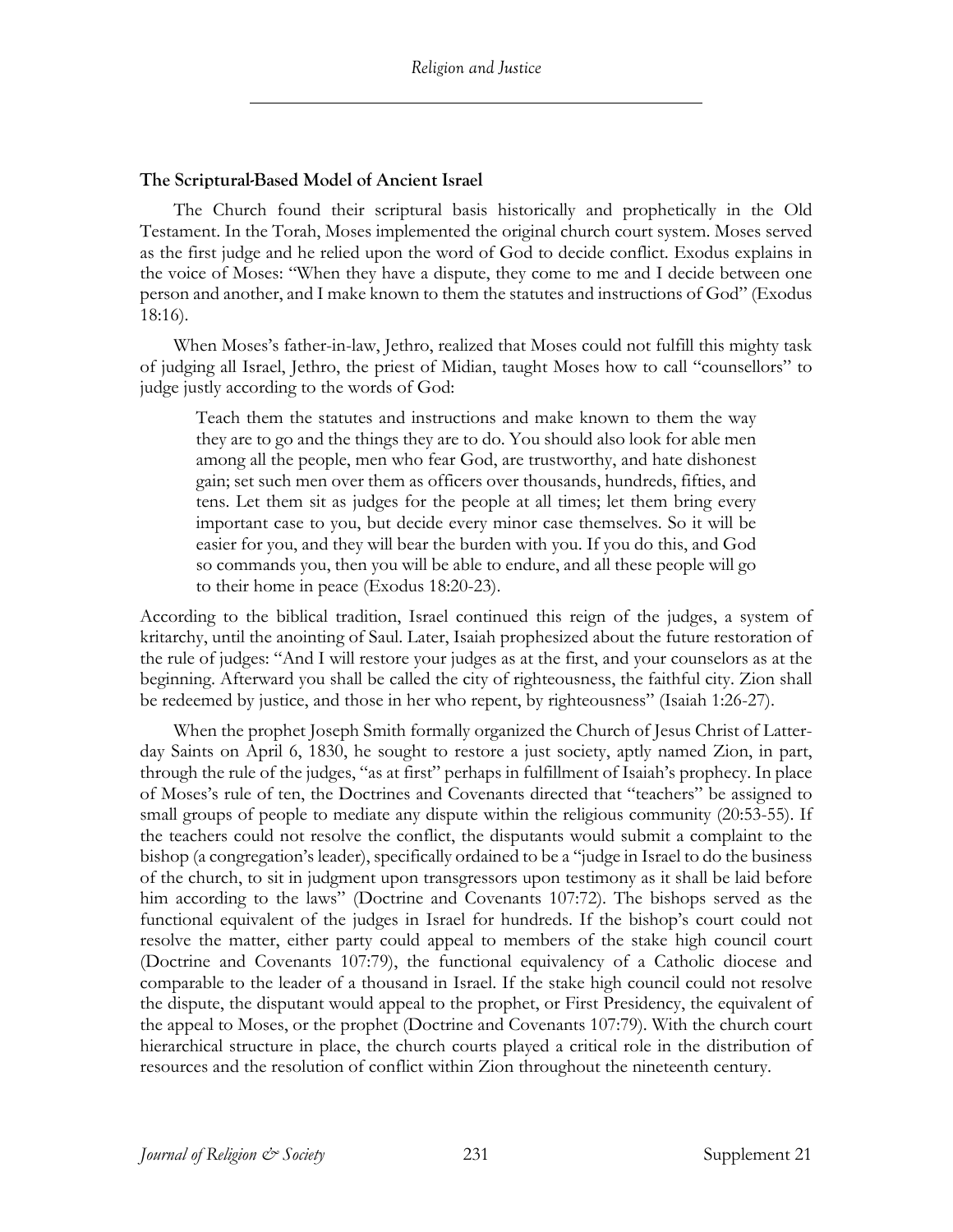#### **Examples of Radical Church Court Cases**

#### *Land Cases within the Church Courts*

When the Latter-day Saints began their migration to the Great Basin of the intermountain west the land was controlled by Mexico. They were leaving the populated areas of the United States after mobs murdered their prophet Joseph Smith and threatened their continued presence in Nauvoo, Illinois, where they had gathered to build their Zion. The Latter-day Saints left Nauvoo, Illinois, in late winter, 1845-46, stopped along the Missouri near presentday Omaha and Council Bluffs, in what they called "Winter Quarters," then arrived in the desolate Salt Lake Valley in July of 1847. In the process, the Latter-day Saints' "Mormon Battalion" enlisted in the Winter Quarter's area to fight in the Mexican-American War, in part to bring the Great Basin within the jurisdictional control of the United States. The land that later became Utah was acquired from Mexico with the Treaty of Guadalupe Hidalgo, signed February 2, 1848, officially ending the Mexican-American War. Congress did not organize Utah into the Territory of Utah until September 9, 1850, the same day the State of California was admitted into the Union.

Congress did not extend the federal land laws of preemption and homestead to Utah until 1869. From 1847 to 1869 no one in the Utah Territory had any way to acquire "legal" title to any land. They had, at most, squatter's rights, or adverse possession based upon first a history of physical possession or occupation, or the old adage "possession is nine-tenths of the law." Under the principle of adverse possession, the disseisor may dispossess the true owner of property by open, notorious, exclusive, continuous, and hostile claim of ownership against the true owner for the entire period of the statute of limitations. However, adverse possession did not operate against the state.

John Locke in his *Two Treatises of Government*, published in 1689, advocated the proviso that would allow for homesteading upon the principle that the "mixing of labor" with land may provide a basis for a claim of ownership, with the proviso, so long as "there is enough, and as good, left in common for others" (Locke: 2.25.27). Locke advocated as a natural rights principle:

Though the earth and all inferior creatures be common to all men, yet every man has a *property* in his own *person.* This nobody has any right to but himself. The *labour* of his body and the *work* of his hands, we may say, are properly his. Whatsoever, then, he removes out of the state that Nature hath provided and left it in, he hath mixed his *labour* with it, and joined to it something that is his own, and thereby makes it his *property* (Locke: 2.5.3.3).

The Preemption Act of 1841 (27th Congress, Ch. 16, 5 Stat. 453 [1841]) provided the primary federal law for squatters to acquire public lands in many states consistent with the Lockean principle. Under specific criteria, the squatters on federal lands could purchase the land for \$1.25 per acre before the land would be offered to the public through an auction. The squatter had to be (1) a "head of household," (2) a single man over 21 or a widow, (3) a citizen of the United States (or an immigrant applying for citizenship), and (4) an occupant on the claimed land for a minimum of fourteen months prior to applying for preemption. The person applying for preemption had twenty-one months to make payment.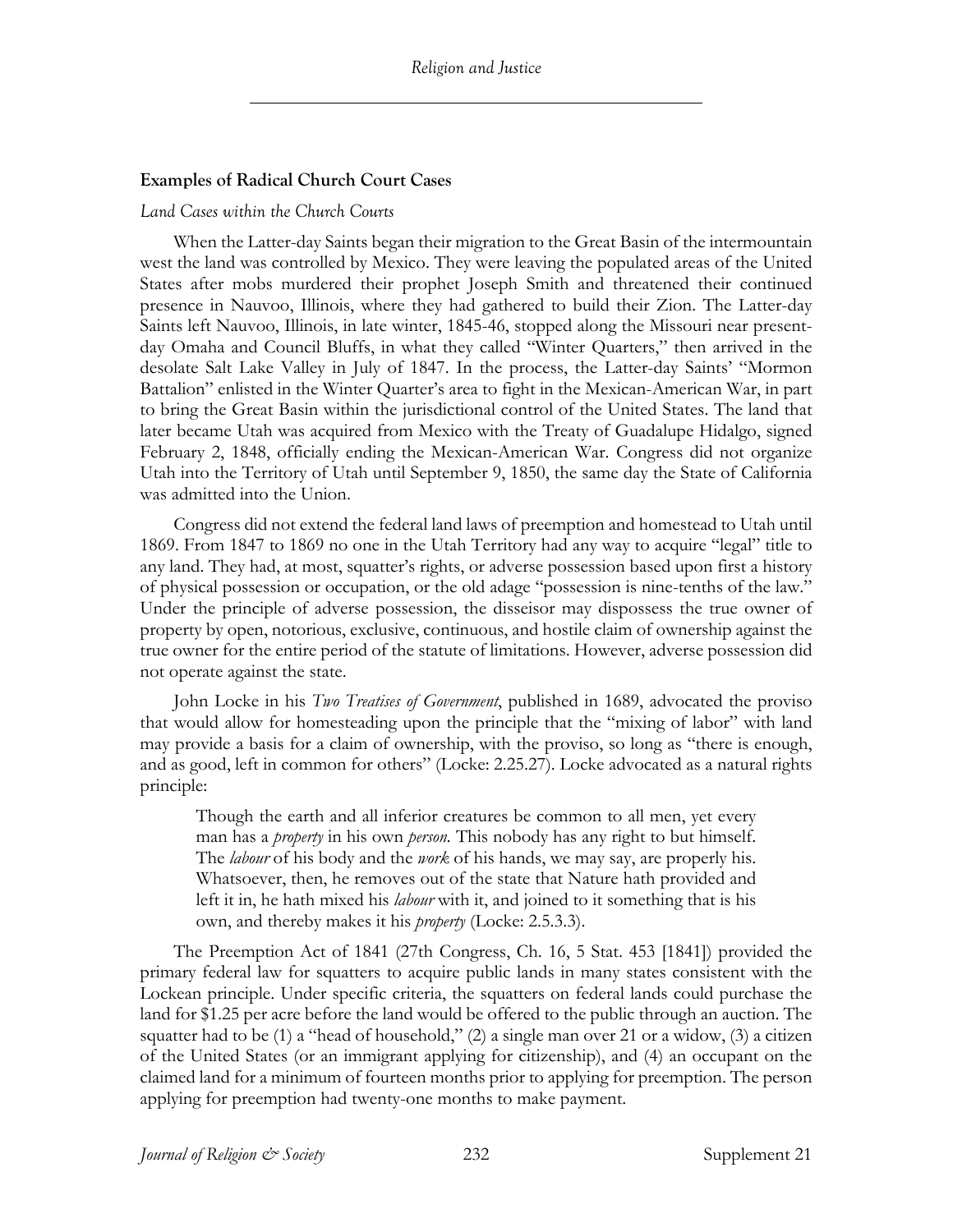The Homestead Act of 1862 (43 U.S.C. §§161-164 [1862] [repealed 1976]) permitted occupants to acquire 160 acres if they filed upon land and could establish that they were (1) a citizen of the United States, and (2) had settled as squatters upon unclaimed federal land, (3) were farming it for at least (4) five years. They had to file within seven years.

Because of the hostile relationship with the federal government and the Church of Jesus Christ of Latter-day Saints, the first federal land laws did not extend to Utah until 1869, twentytwo years after the Church had first made the Great Basin Kingdom their home. In the interim the Church organized land distribution consistent with their vision for a Zion-like community distinct from either the Preemption or Homestead models. Brigham Young, the prophet after the martyrdom of Joseph Smith, declared from the beginning of the Great Basin settlement that "no man should buy land . . . but every man should have his land measured off to him for city and farming purposes what he could till." The city plats were divided into ten-acre blocks, each containing eight lots of  $1/4$  acres. The settlers would receive their lot by lottery for \$1.50, which covered the cost of surveying and recording the land. In 1847, the very year the Latter-day Saints entered the Salt Lake Valley, Brigham Young had a survey completed for Salt Lake City (Lund and Spendlove).

Once the land designations had been given by the Church, all disputes over land title were handled by ecclesiastical courts in the Great Basin. Although scholars have examined the initial church court control over such disputes, they have assumed that "the United States did not so much end the colonization system as did the Mormons themselves, for they developed an apparatus which was designed to cease as soon as secure title to land could be achieved" (Raber: 38-39).

To the contrary, Mormon land policies continued under the purview of the ecclesiastical courts both prior to and after 1869 – the watershed year during which both the federal land laws were extended to the Great Basin and the transcontinental railroad was completed in Utah. Mormon customary rules, not unfettered priesthood discretion, provided the key to ownership from the earliest times, and these rules continued in fact after the land office was set up in 1869. This is not to suggest that the church courts handled land disputes in a formal or mechanistic manner in accordance with Mormon canon law, but rather simply to establish that Mormon custom regarding entitlement claims to land was a more important factor in determining the outcome of specific disputes than civil law. Even with established Mormon practices, community-based results dominated church court results.

For example, the Great Salt Lake High Council heard a land dispute on September 7, 1849, involving a claimant with prior occupancy in conflict with a claimant predicated on priesthood grant. By advice of the prophet Brigham Young, no one was supposed to claim title without being "assigned an inheritance" by the prophet or his designated bishop in the area. The court expressed disapproval over a member going "on his own to Cottonwood Creek before the Presidency arrived to give us our inheritances." Nonetheless, since the claimant had acquired squatter rights "before any bishops or wards" had been organized to distribute land in an orderly manner, the church court ruled that she was subject to the prior customary "squatter's rule" that "each man's claim shall be his own and we will recognize each other's claims." The stake president's chastisement of the bishop-grantee claimant illustrates the reconciliation efforts of the church courts: "I don't believe all this that we are contending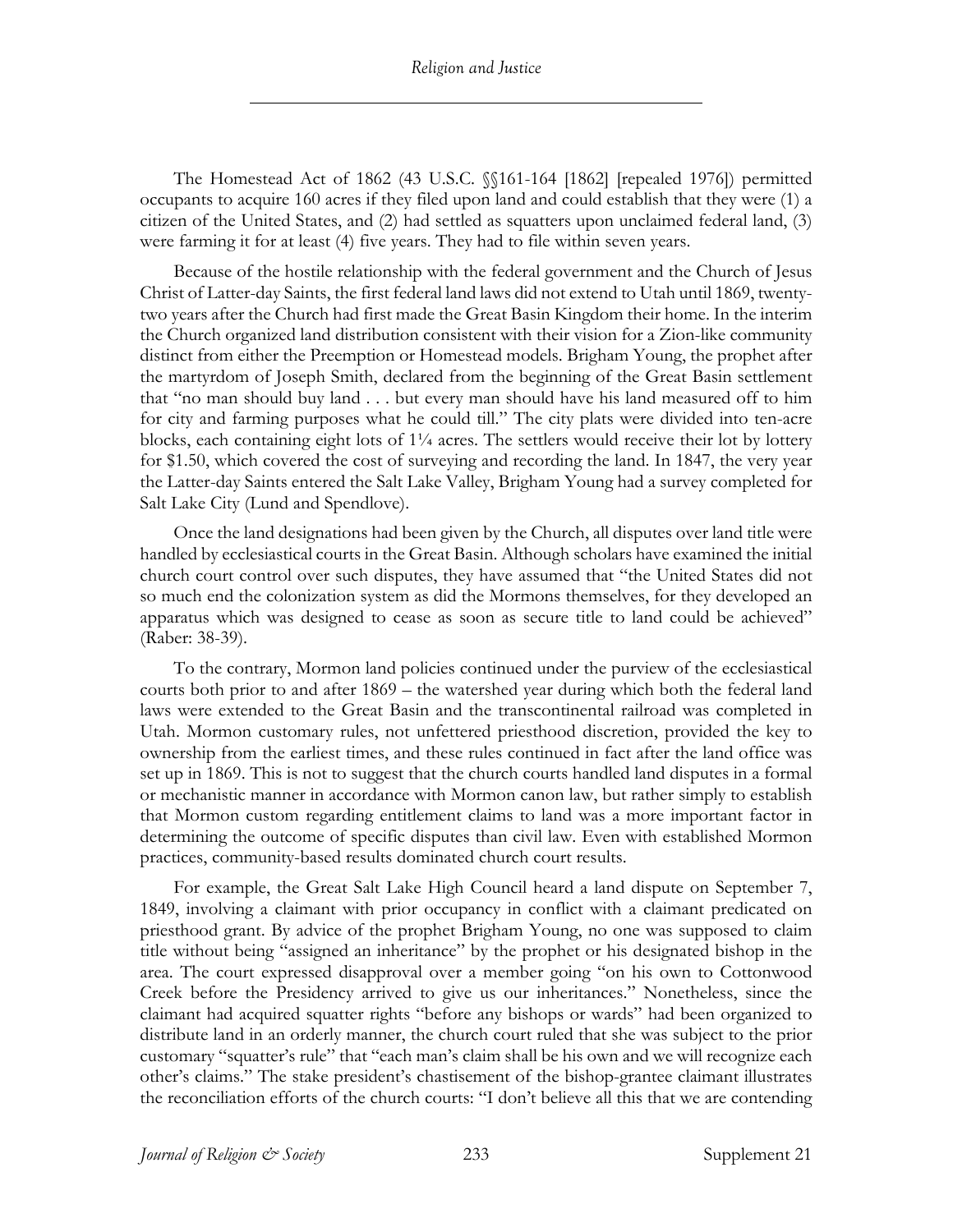for is worth 2 cents – it's all right that [the bishop grantee] got his authority all right.... A proposition was never made by [the bishop grantee] to sister [squatter occupant] to buy her out but the course is to root and drive her out of there. . . . Our decision will force a compromise upon them and this ought to have been done in the first place" (1849, Folder 12).

Priesthood influence over land disposition did not disappear with the extension of federal land laws as soon scholars have supposed. After 1869, when patents to land became available by preemption or homestead, representative members or "trustees" acquired all the land that they lawfully could, and then transferred immediately the land to the prior occupants for the proportional costs it took to receive a federal land patent. An 1870 response to a dispositional conflict is typical: "We hold ourselves in readiness to deed to our brethren who justly claim land covered by our patent, on their paying the cost of said land, interest on the money advanced and other actual expenses. And we will abide the decision of our Brethren in relation to the distribution of the land" (1870, Folder 6).

An 1884 case filed before the Box Elder High Council further indicates the continuance of Mormon land policies beyond the "epochal" 1869 date, when the federal land laws had been extended to the Utah territory. The case presented a direct conflict between priesthooddirected allocation of land to Native Americans and legal claimants under the federal land laws. A member acting as representative for the Native Americans complained that RH had taken advantage of governmental land laws in defrauding "some unknown [Native Americans]," for whom priesthood leaders had set aside certain lands. One high council speaker stressed the preeminence of the kingdom of God over legal entitlements: "We are here as men interested in the welfare of the Kingdom of God. The law of the land may suffer a person to do certain things that justice and equity will not support and that is the position [RH] occupies. He has taken advantage of the law to defraud the Indians of the land inside the enclosure."

Another high council speaker commented that "we are not charging [RH] with a breach of law, but of justice." Even the speaker assigned to represent RH could only say that "as an American citizen [RH] had a right to claim that land, but as a brother in the church . . . he should have consulted [the bishop] in regard to the claiming of the land." The court unanimously sustained the decision requiring that RH "relinquish all claims to the [subject land] inside of the enclosure known as the [Native American] farm." On appeal to the First Presidency, President Taylor, sustaining the high council decision, explained that "he had no fellowship for Brethren that would hedge up the way of the [Native Americans]" (1884, Folder 25).

A Cache Valley boundary controversy further illustrates the priority given to church over civil claims. The stake president in 1881 publicly announced that members were to respect Mormon over federal boundary lines. The announcement prompted one member, TD, to file a quiet title action in federal court to enforce a boundary predicated on the federal survey and incorporated into his patent. The "church" claimant, CR, filed an action in the church court for TD's action in going to the "ungodly" to resolve the dispute. The church court disfellowshipped TD, and also ordered the Mormon attorney who represented him, George Marsh, to pay fifty dollars to the civil defendant, CR, for expenses he had incurred in unsuccessfully defending the civil action. Marsh appealed to the First Presidency, claiming that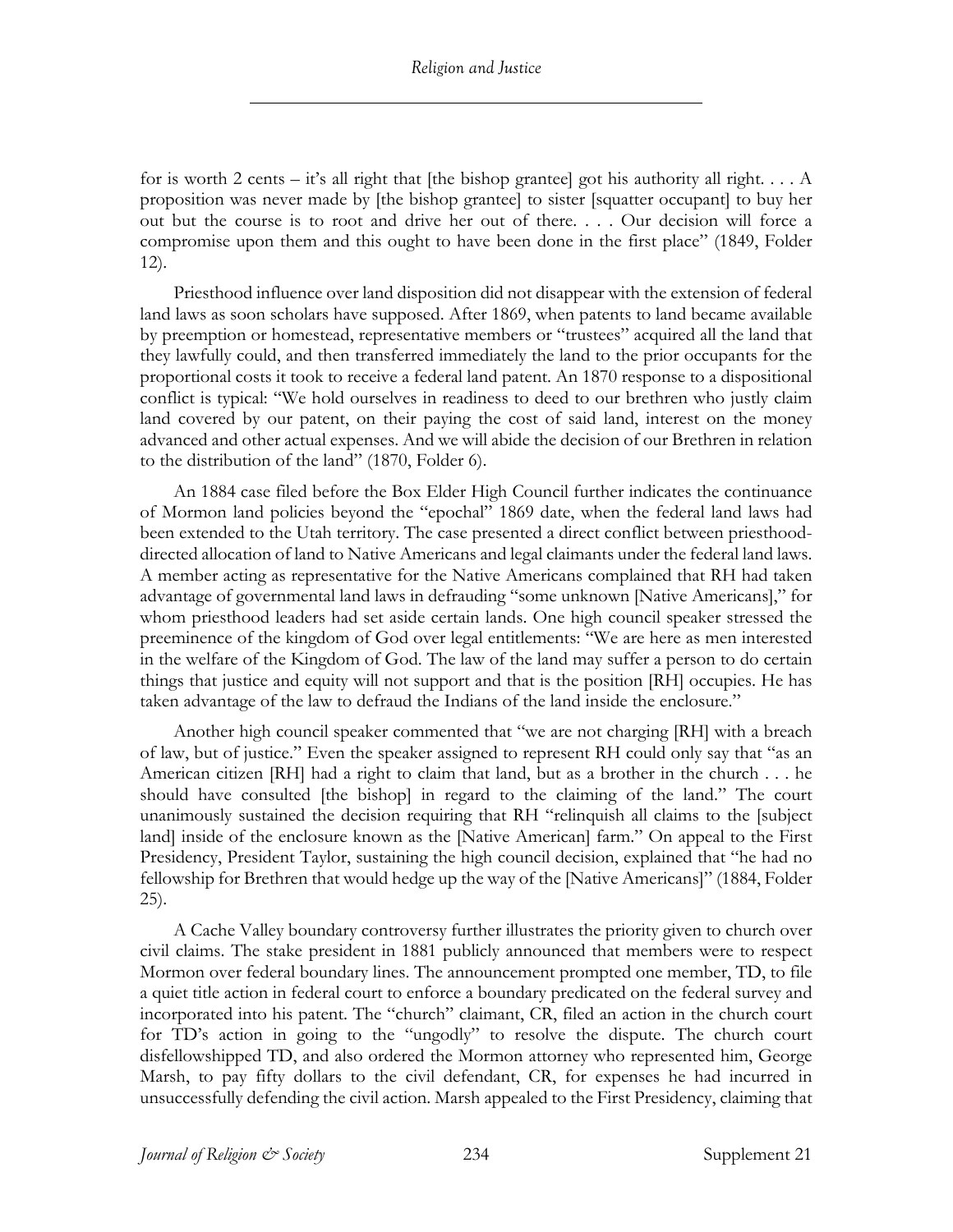CR had had two Mormon attorneys representing him, and that as an attorney he ought not be punished for fulfilling his professional responsibilities. The First Presidency, however, sustained the high council's decision that members ought "to adhere to the rules of the church and settle all our difficulties by arbitration," and that Mormon attorneys ought not to aid and abet disobedience to priesthood counsel in land matters (1885, Folder 18).

Nor did church court jurisdiction wane as soon as the federal government extended civil courts to the Great Basin wilderness. In a case filed on June 6, 1884, WJ attempted to introduce his patent to a contested parcel of land in a hearing before a bishop's court. The bishop refused to receive the patent as relevant evidence stating that "they were not trying the law but the equity of the case." The bishop explained: "There has been a standing rule among us ever since the first settlement of these valleys that when a man entered a piece of land on those claims the entry man always gives them their portion by their paying their proportion of the expense of entering." Following this practice, the bishop ordered WJ to deed to EC the disputed forty acres and ordered EC to pay WJ the proportional cost of filing at \$1.25 per acre plus \$1.75 per acre extra which WJ had incurred in proving title before the government.

Some years later WJ appealed the legal action after an editorial in the *Deseret News* of January 25, 1896, which appeared to deny any inclination on the part of the Church to claim any jurisdiction over the adjudication of land disputes. Nonetheless the high council affirmed the earlier decision and on June 20, 1900, the First Presidency sustained the bishop's judgment which had favored Mormon customary claims over federally established title to land (1890, Folder 1). The church courts facilitated the distribution of land on a basis very different than either the federal Homestead or Preemption laws would permit. The smaller units of land in the city permitted the congregation members to socialize together in the city, while farming at the perimeters of the city. Control over land distribution facilitated the cause of Zion differently than the federal land laws would provide.

#### *Water Disputes*

Water disputes within Zion received the same exclusive and unique conflict resolution within the church courts. In the desert climate of the Great Basin, water was life. The common-law doctrine of riparian rights, whereby water rights required land ownership adjoining the stream from which the water naturally flowed, did not fit the needs of the broader community in a desert climate. Upon entering the valley, Brigham Young announced an alternative system of principles governing water rights including: (1) the public ownership of the streams, (2) the public construction of cooperative irrigation projects, (3) the assignment of water rights in the cooperative projects, and (4) the adoption of "beneficial use" as the guiding distribution principle in place of riparian "natural" rights to the adjoining streams (Roberts: 3: 269; Arrington: 53). The Church implemented these "cooperative" or communityoriented principles suited for the desert climate of the Great Basin through the church courts, wherein these principles controlled conflict resolution. As soon as practicable, the "beneficial use" principles became the basis of public legislation (1852 Utah Laws, sec. 38) and city grants, but even then the church courts continued to control water conflicts amongst the Saints based upon these principles.

For example, in 1868 the Salt Lake High Council held that Tooele retained jurisdiction of certain surplus waters not beneficially used by a bishop who previously had been granted the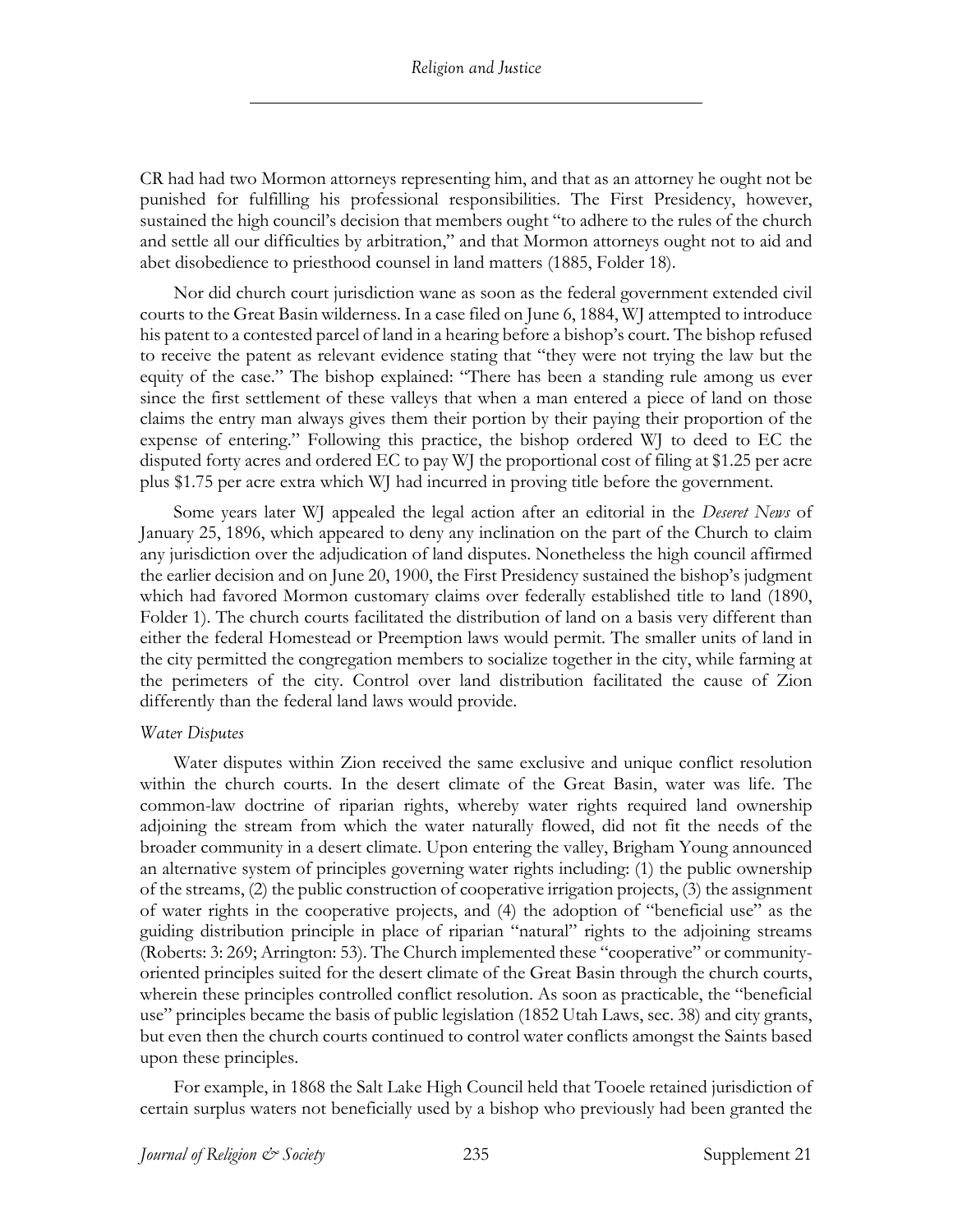water rights to benefit the community (1868-69, Folder 1). In an 1897 case a bishop's court specifically recognized that "L & G did acquire a water right by making use of unappropriated water and such water is theirs by virtue of its use" (1897, Folder 5). The Utah Supreme Court decided in *Monroe v. Ivie* (Utah 535 [1880]) in 1880 that the free appropriation of water on the basis of beneficial use was open to all, consistent with what had grown out of the practice of the Saints from the beginning of the establishment of Zion in the Great Basin.

Even where the result may be the same after the norms had been adopted into legislation, church courts were preferred by the religious leaders for many "religious community oriented" reasons. For example, in resolution of a water-rights case filed in 1880 that continued for almost a decade, the Summit High Council's decision had allocated one-third of the disputed water to WA and two-thirds to NP. NP later moved into Salt Lake Stake, possibly "to avoid the decision being enforced as we believe." When WA tried to exercise his water rights, NP sued him before the Third District Court. In response WA preferred charges against NP "for unchristian-like conduct in suing me before the Third District Court of Utah." The high council ordered NP "to withdraw the suit and if [WA] had damaged him proceed against him by church law." The council also ordered NP to pay WA \$50 for the costs WA had incurred defending the civil suit (1884, Folder 14 [27]).

In 1884, the Salt Lake High Council heard a case brought by thirteen complainants, including a nonmember who agreed to abide the church court's rule. They stated that "they do not approve the course pursued by [defendants] as members of the Church, in bringing suit against them unjustly and forcing them to defend their rights to water in the courts and putting them to unnecessary trouble and costs . . . they ask that they be required to desist from further prosecuting and make restitution." The high council agreed and ordered the defendants to pay \$130 as "the expense which they had put the plaintiffs to in the case before the Third District Court" (1884, Folder 19). The Church thereby confirmed as unchristian behavior pursuing conflict resolution within state courts.

The church courts facilitated a radical approach to water law in a dessert community, provided a structure for collective irrigation efforts, and confirmed access to precious water on the standard of "beneficial use" rather than common law riparian rights. The distinctiveness of the water distribution administered through the church courts enhanced the collective efforts of the community settle land on which no one had previously settled.

#### *Domestic Disputes*

Church courts were also critical in resolving domestic conflict, especially conflicts within polygamous relationships that would not be handled in state courts. In 1856 the bishop recommended a divorce "on the ground that [JL] don't know enough to keep a wife – too big a fool. He is not fit to have a wife – for three years I caution[ed] all the girls against him. He had no just cause to put away his wife" (1856, Folder 3).

In an 1880 case the bishopric debated the propriety of recommending a divorce where no "legal ground" existed. One counselor "thought it would be wicked for the parties to live together with the feelings they had manifested towards each other." Bishop Burt concluded that though "the evidence brought forward was not sufficient to justify a divorce," Sister JS expressed such a spirit of hostility that he would recommend a divorce and "leave the matter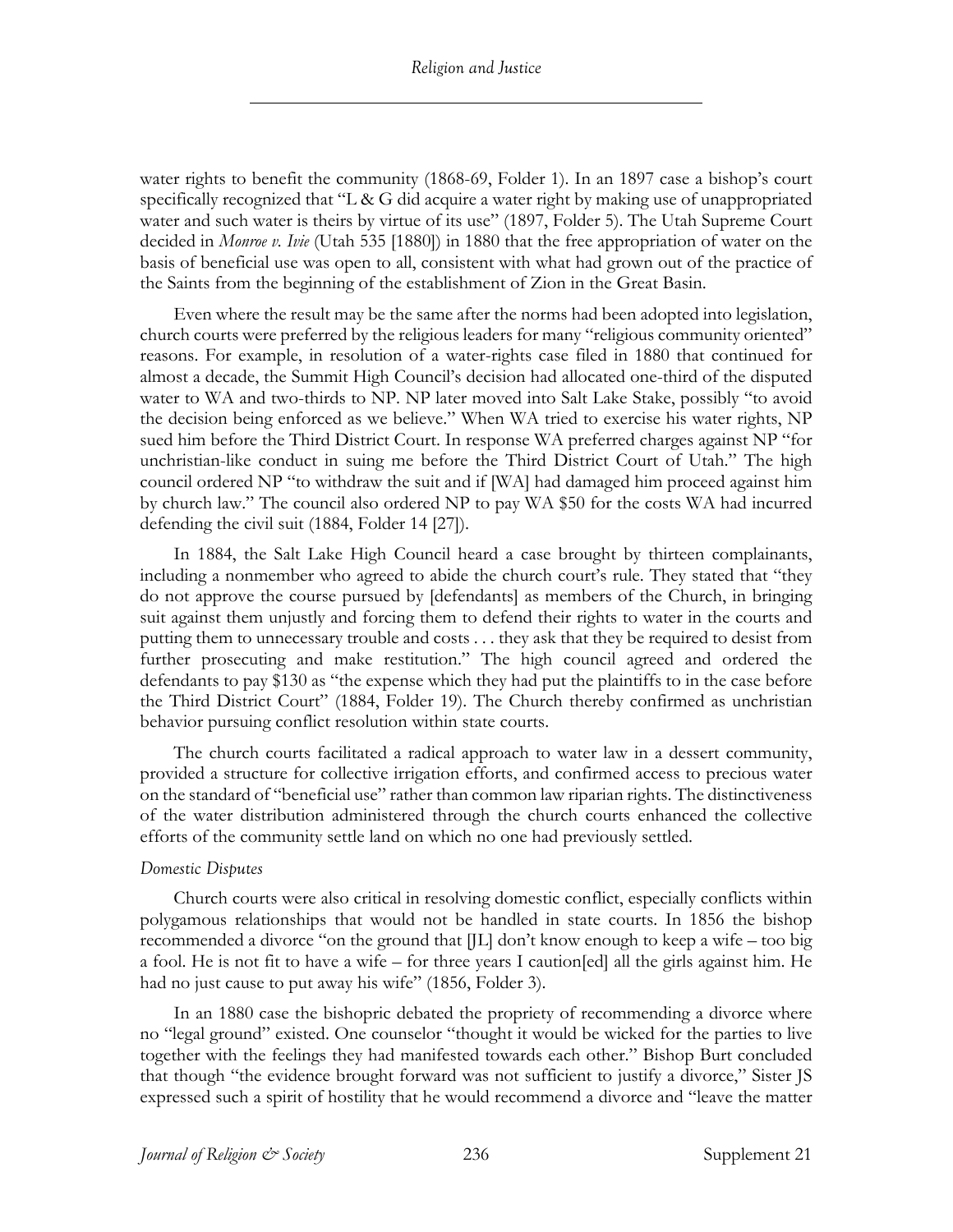to the judgment of President Taylor" (1880, Folder 6). Similarly in an 1883 case a Fillmore bishop reported: "We consider in our opinion that it would not be wise to compel [MH] although her grounds are not just, to continue to be the wife of [CH] inasmuch as she claims that she does not now nor never did have any affections for him" (1883, Folder 6; see also 1886, Folder 8).

Default divorces became so regular that many stakes adopted a standard form such as one utilized in a divorce recommended in St. George in 1876:

Know all Persons by these presents: that we the undersigned [MAM] and [MAX] his wife, before her marriage to him [MAK], do hereby mutually covenant, Promise and agree to Dissolve all the relations which have hitherto existed between us as Husband and Wife, and to keep ourselves Separate and Apart from each other, from this time forth.

In Witness Whereof, We have Hereunto set our hands at *St. George, Utah* this *1st* day of *June* A.D. *1876.*

Signed in the Presence of

\_\_\_\_\_\_\_\_\_\_\_\_\_\_\_\_\_\_\_\_\_\_\_\_\_

\_\_\_\_\_\_\_\_\_\_\_\_\_\_\_\_\_\_\_\_\_\_\_\_\_

 $\overline{\phantom{a}}$  , where  $\overline{\phantom{a}}$  , where  $\overline{\phantom{a}}$  , where  $\overline{\phantom{a}}$ 

 $\frac{1}{2}$  (1875, Folder 6).<sup>17</sup>

The church courts also heard domestic cases involving polygamous marriages that the civil courts would not have considered. For example, because Mormons believe "temple sealed" marriages are for eternity, church courts heard divorce actions involving a deceased spouse where the surviving spouse subsequently decided a lifetime was enough (1881, Folder 5; 1888, Folder 11; 1884, Folder 10; 1885, Folder 11). This enabled sister Latter-day Saints to become sealed (married in the temple) to new husbands.

In another case filed on November 11, 1880, by a polygamous wife who had suffered abuse in the marriage from the husband and the other wife, the court directed the allocation of property and enjoined each member of the family from harassing any other member:

In regard to the division of the house, we consider it only just that she should have, in connection with the rooms she already occupies, the room now occupied as a kitchen by the first family, together with the room now used as a bathroom. These being really necessary in our opinion to the ordinary comfort of herself and her children; this still leaving the much larger, and by far the better part of the house for the use of the other part of the family.

And we hereby enjoin upon each portion of the family that they shall hereafter scrupulously avoid performing any act that will tend in any way to unnecessarily harass or annoy the other portion (1880, Folder 3).

<sup>17</sup> The same printed form was also used in 1879, Folder 3, and 1886, Folder 7.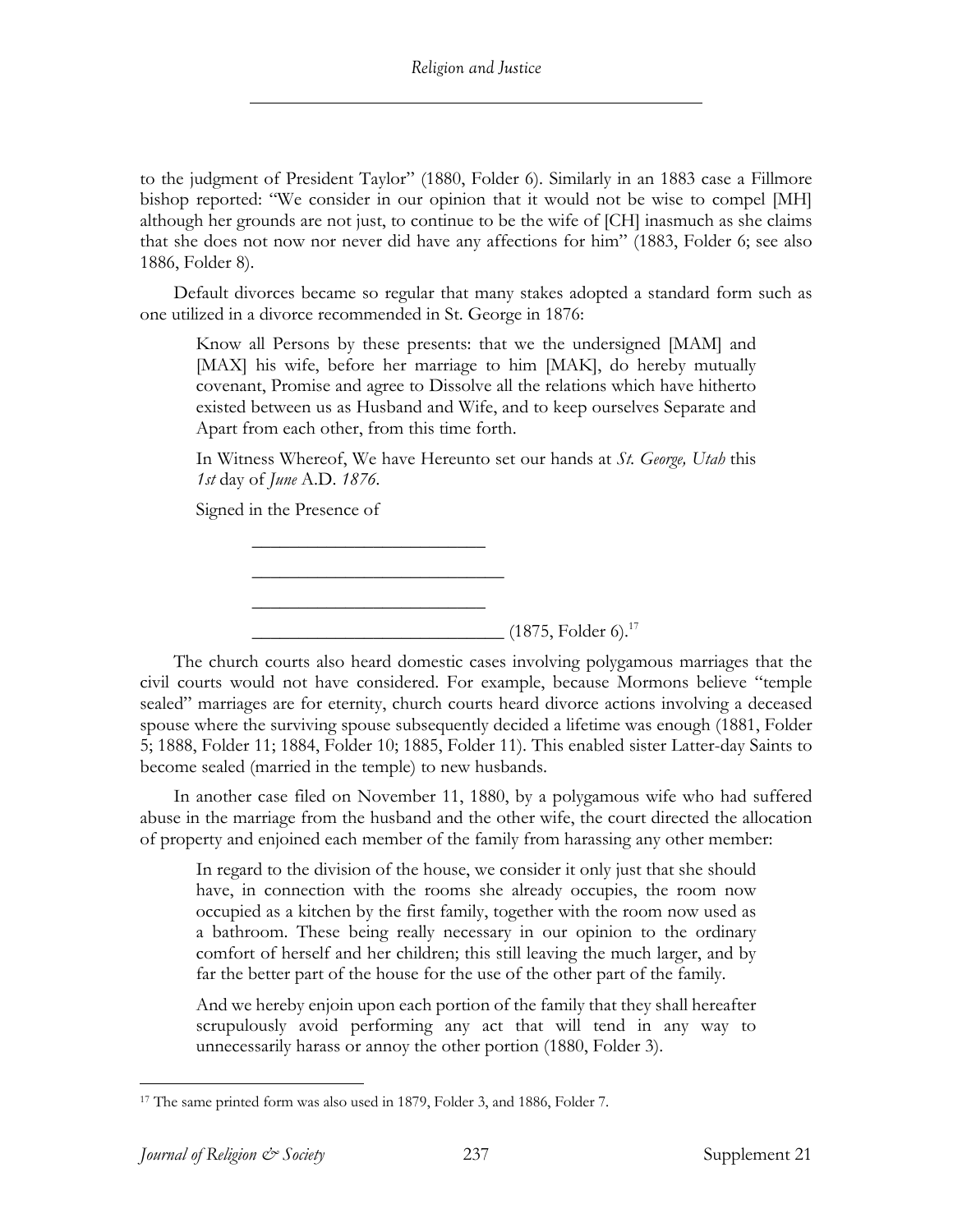An 1881 divorce recommendation involving a polygamous family, the bishop in his recommendation noted "we got her to wait almost a year with no reconciliation, therefore, we recommend she have one." To resolve the property distribution equitably, the bishop appointed

three polygamists to ascertain the number of persons in his family and the amount of means he has on hand and report the amount [ST] shall have, how many children she shall keep and then make a report to the Presidency of the Stake for their approval of what is done. The Presidency of the Stake shall select a man that [HT] will approve of, who shall hold the property in trust for her and her children, and at her death or marriage the property so held shall go to her children in equal shares (1881, Folder 21).

The availability of church courts was also important to the security of polygamous families in the area of estate planning. Where a father of a polygamous family died intestate, the Mormon rule was that the wives and all the children share and share alike. In one case where CL died intestate, apostles John Henry Smith and A. H. Lund acted as arbitrators between all the claimants. They ordered that the four wives each receive \$600 and the 54 children each receive \$375. The only non-equal treatment afforded any of the parties was allowing one wife to retain property previously deeded to her "in consideration of the large number of minor children she has to rear and educate" (1899, Folder 6).

None of these conflicts within polygamous families could have ever been resolved effectively in civil courts because state courts that did not recognize polygamous relationships. The church courts served as a means of perpetuating a unique form of family relationships for most of the nineteenth century.

#### *Contract Cases*

Contract disputes were also commonly filed in church courts and resolved consistent with religious, not legal, norms. As believers in covenant theology, the Latter-day Saints understood the moral responsibility of keeping promises and the correlative principles of justice. At the same time concepts of mercy, compassion, and generosity also served as important moral responsibilities as well. Church courts attempted to reconcile these conflicting normative principles often deciding cases very differently than the secular courts would have decided.

For example, church courts frequently required compassionate compromise of otherwise legally binding contractual debts. In an 1884 case, AR leased his flock of 1,425 sheep to WB in 1876 with a contract specifying annual payment in lambs, wool, and mutton. WB secured the contract by taking out a mortgage on his property of \$2,850. When a bitter first winter killed all but 285 sheep, AR gave WB five years to make up the losses. Seven years later, in 1884, AR brought an action in a bishop's court against WB for \$536.50 in wool that had not been delivered.

While the bishop acknowledged that WB owed the money to AR, he refused on the religious principles of "forgiveness" to order payment:

We have this to say, [1880] was our year of jubilee, the Church by unanimous vote at the general conference in April 1880 empowered its Trustee-in-Trust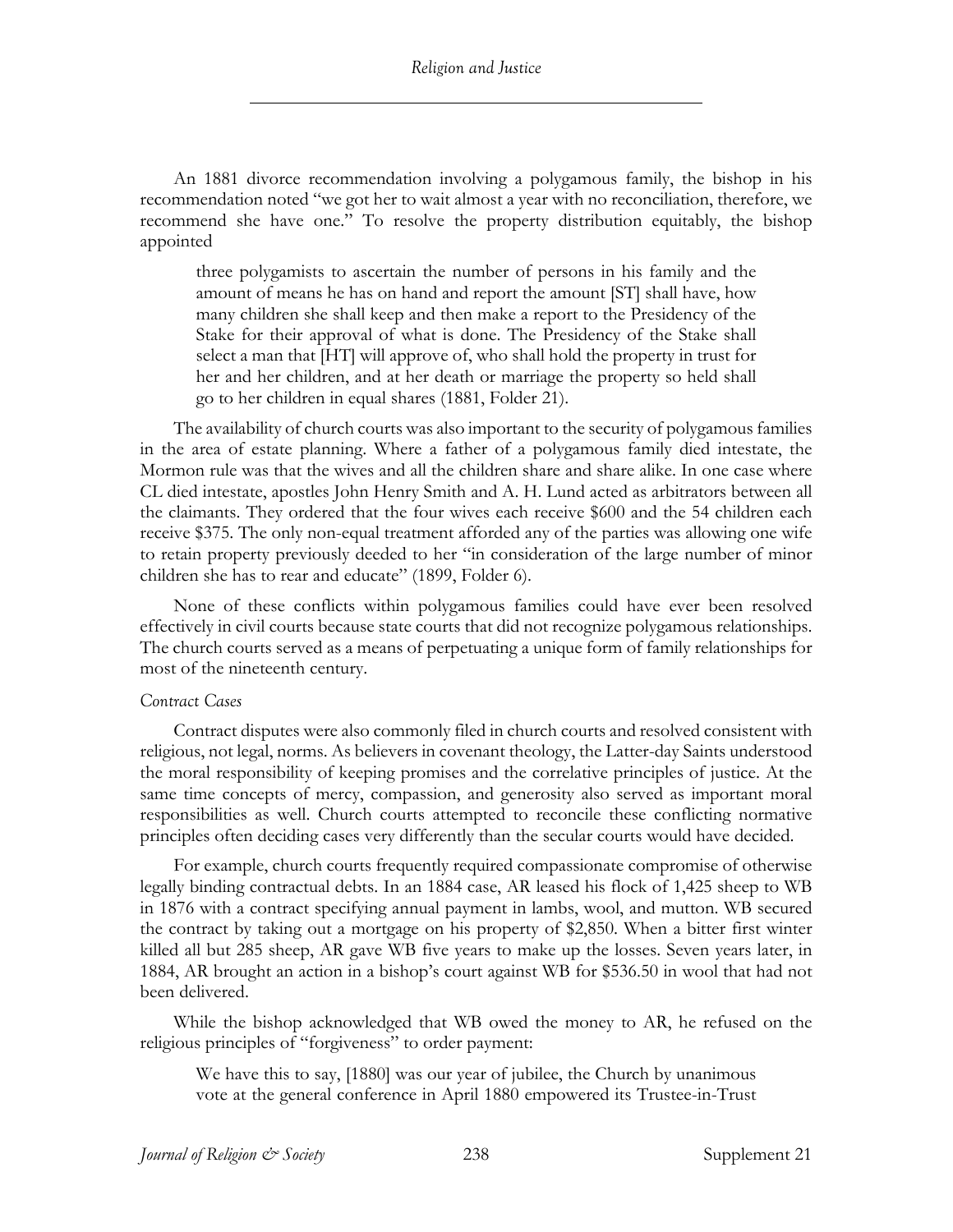to cancel *honest debts* to the amount of thousands of dollars, the people were advised through the Presidency of the Church and the Apostles to take the same course one towards another; and brother [AR] shall extend mercy to Brother [WB] so shall God have mercy upon and bless him and his posterity after him.

AR, not in a merciful mood, appealed to the stake. The high council agreed with the bishop that the harsh winter of 1876-77 and the jubilee year were good reasons for AR to cancel the debt. That became the court's order despite AR's initial reluctance to forgive a debt (1884, Folder 1).

Similarly, in an 1854 case, AS complained that she had not fully understood a contract that she had signed with DK and now felt that he was treating her unjustly. The bishop declared the contract invalid and reprimanded DK for attempting to "swindle a poor person in the ward." DK asked forgiveness and promised to do better in the future, after which the court "received his acknowledgement and fully forgave him" (1854, Folder 4). Here the contract creditor became the repentant sinner, despite the legal validity of the debt.

In another case, a widow, AD, and her son, JD, of Sevier County contracted with FG to file on eighty acres of land they wished to homestead in Beaver. AD and JD had signed an agreement to transfer forty acres to FG for a nominal fee as his wage for the service, but now protested that they had not understood the contract, that they had trusted FG to treat them fairly – which did not mean taking half the land – and asked the Sevier Stake High Council to rescind the decree FG had already received in probate court.

The stake president and high council decided that the mother and son were "not . . . fully competent to attend [to] their business" and hence recommended that FG pay them the full value of the land transferred to him minus the expenses he had incurred in going to Beaver to file on the land for them (1882, Folder 6).

In several interesting cases, church courts acknowledged the legitimacy of the contract interest rate but urged the claimant to apply a lower rate as an expression of kindness and commitment to the community of Zion. For example, in an 1894 case, the Logan High Council successfully urged the complainant to forgive the accrued interest and accept a lower interest rate for the balance owing (1894, Folder 10). In another case, the creditor followed a church court's recommendation to excuse half the accrued interest on a note and compromise the balance. In that case, President Lorenzo Snow personally paid the claimant, and the defendant later paid Snow when he was financially able, thus demonstrating the flexibility of a system that accommodated both justice and mercy (1898, Folder 2).

In another case, DB brought an action against SS in 1885 for "suing me at law and making me pay expense" on a contract claim. While the high council recognized the contractual debt as owing and ordered the debtor to pay the amount of the debt, the court also awarded the defendant \$46 representing his court costs and attorney fees that he had incurred defending the legal action (1885, Folder 25).

While the church courts on some occasions were more merciful than the law would have required, in other cases the courts were more exacting than the law would have allowed. In many cases the church courts enforced "just" obligations that would have been unenforceable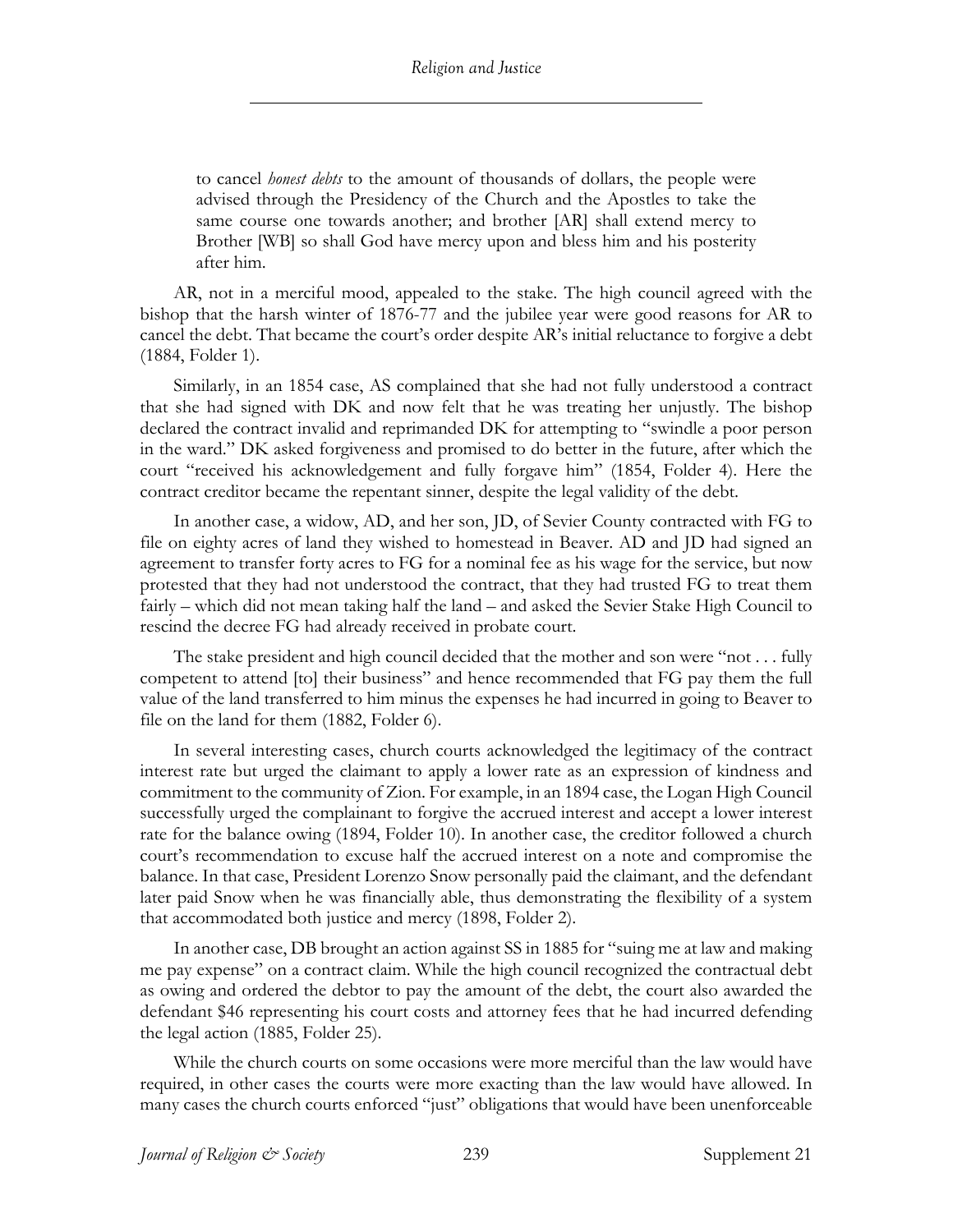in a court of law on technical grounds such as a statute of limitations defense. The church court explained that for Mormons "an honest debt is never outlawed in the eyes of justice" (1887, Disfellowship File, Folder 10). This principle is illustrated in an 1879 case. AF had loaned LC 100 pounds in London to be repaid in two months. LC used the money to help his family and others to emigrate; those he assisted gave LC notes for their share of the expenses. LC died shortly after reaching Utah, and AF asked LC's widow, JC, to pay the debt. JC offered to assign the emigration notes to AF, but AF insisted on cash. JC protested that she had no cash. Her husband had left no estate, and she had already mortgaged her home to pay for funeral expenses.

The bishop's court ordered JC to pay AF \$50 and to assign him the emigration notes for the balance of the debt. AF appealed, and the stake president, after reviewing JC's finances, ordered payment in full, explaining, "I believe that [JC] is amply able to meet this note and take up the obligation of her husband, and make him honorable and [AF] glad that he trusted an honest man in Utah. . . . Still I would ask [AF] not to be harsh or in a hurry, but give [JC] time." The Quorum of the Twelve affirmed the decision (1879-80, Folder 2).

For similar reasons, the church courts enforced honest debts that had been discharged in bankruptcy until 1908, when the tension between state and church courts over contractual matters prompted President Joseph F. Smith to refer the matter to a committee of apostles. In a report dated October 15, 1908, the Council of Twelve Apostles recommended the discontinuance of reliance upon church court proceedings to resolve issues of debt:

First: We recommend that church courts be not used as agencies for the collection of ordinary debts. Such debts would be collected as provided by civil law, but if a member of the church shall unjustly, and in an unchristianlike manner, bring his brother before the civil courts, or if there be an element of fraud or dishonesty on the part of a member who owes a debt, which he refused to pay, either would be liable to trial for his fellowship in the church by the Bishops Court or High Council.

Second: Where church members have been adjudged by the civil courts to be bankrupt, and after having made settlement with their creditors, as provided by law, become financially able, at a later date to meet their former obligations, or any part of them, they should do so. Moral suasion should be used, and every consistent effort made to persuade them to settle with their former creditors, but if they still claim the exemption which the civil law guarantees, the Church courts shall not be used to enforce compliance with this moral obligation.

Third: The recommendation made in regard to bankrupts applies also to church members whose notes or accounts have become outlawed, it being always understood that if there be an element of fraud or dishonesty on the part of a member who becomes bankrupt, or whose notes or accounts have become outlawed he would be liable for his fellowship before the courts of the church.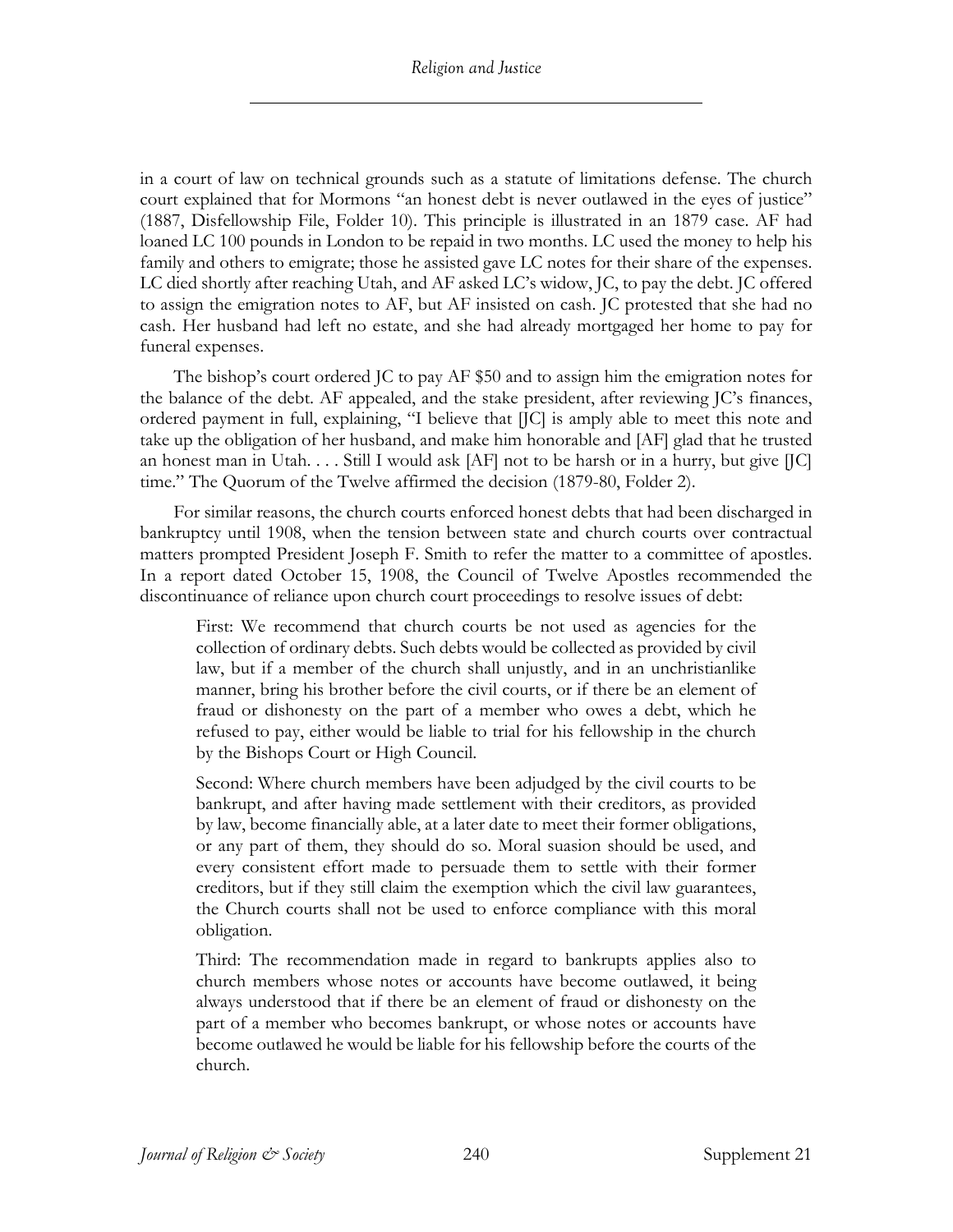This policy statement ushered in a more limited role for the church courts in the twentieth century for contractual disputes, a practice that has continued to the present.

While the church courts were available for conflict resolution amongst the saints, their Zion or community-oriented standard for contract conflict resolution enhanced the religious vision of a people seeking oneness even in the midst of inevitable conflict.

#### *Tort Cases*

The church courts throughout the nineteenth century also handled all sorts of tortious claims. In an 1897 case, JW, a church member and an editor of a local newspaper, had published a series of articles criticizing county officials for excessive public expenditures. When JN, also a church member, was elected deputy sheriff, JW published another editorial claiming that JN was best known as a local loafer and would be a terrible sheriff. JN thereupon came to JW's office, broke up his furniture and "whipped him for it." A few days later, JN quietly confessed judgment in probate court and was fined \$10.

Unsatisfied with the modest probate judgment, JW filed a complaint against JN before the bishop's court of Paris Ward. The bishop reproved JN for his cowardly conduct and ordered him to pay \$40 in damages. JN bought one of JW's notes to pay the fine but JW refused to accept it when JN tendered it. JN consequently was disfellowshipped for failure to comply with the court's judgment. JN appealed to the high council. The stake president "sharply reproved [JW] for publishing the offensive article," but told JN that he should obtain redress "in a lawful manner . . . instead of breaking the law by a criminal assault upon his brother." The council ordered JN to confess his guilt publicly on Sunday, November 14, 1897, and also censured the Mormon probate judge for collaborating to minimize the seriousness of JN's offense (1897-99, Folder 1).

The tort of allowing your animals to damage the crops of another member was a frequent target of church court proceedings. In an 1852 case, AT was accused of allowing his cattle to graze in the common wheat and corn fields, contrary to the community rule that animals were excluded until after harvest. When AB threatened to take AT before the bishop's court, AT assaulted him. The bishop lectured AT for his unchristian-like conduct, fined him \$25 for misconduct, ordered him to pay AB \$20 for the damage caused by his animals and for the assault, and instructed him to obey the communal rule about keeping animals out of the fenced field. The stake high council affirmed the decision, though it substituted public confession for the fine (1852, Folder 13).

In an 1855 action, AP presented a complaint before a court conducted by a seventy's quorum that LE had damaged his crops by letting cows trespass in the Big Field. AP, in a conciliatory mood, offered to forego damages if LE would promise to keep his cattle out of the field. Both parties asked the other's pardon for harsh words, promised to do better in the future, and "shook hand of fellowship" (1855, Folder 3).

Many critics of the Mormon practice of plural marriage would be surprised to learn that unauthorized polygamy constituted the tort of sexual misconduct within church courts. In two 1883 cases, Bishop Despain of the Granite Ward, the author's great-grandfather, disfellowshipped one man for "having a girl married to him by a justice of the peace [while] he was living with a wife whom he married in the Endowment House." Bishop Despain also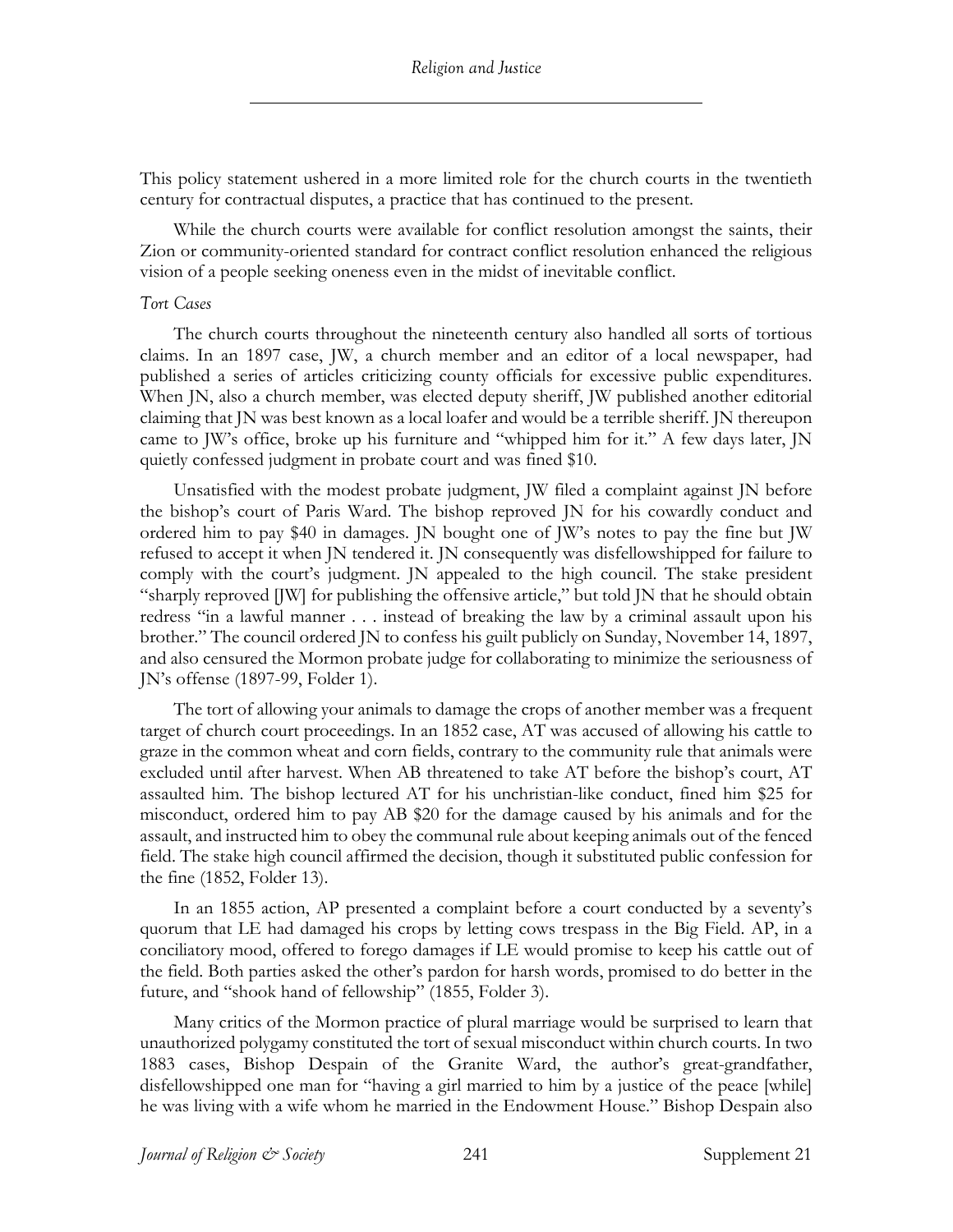disfellowshipped another man for the same offense of having "married a wife by Gentile law [while] he was living with a wife whom he married in the House of the Lord" (1883, Disfellowship File, Folder 4 [3 and 4]). At least five other similar cases are recorded (Disfellowship Files: 1884, Folder 2; 1886, Folder 3; 1893, Folder 3; 1898, Folders 10 and 11; Stirling: 1889: 242).

There are no reported cases accusing women of prostitution. But there are three cases of men brought before church courts for associating with women "of ill repute." In an 1881 case, a man was disfellowshipped for "harboring a woman of immoral character 'not a member of the church' and affording her shelter as his wife and refusing to put her away, knowing her immoral practices" (1881, Disfellowship File, Folder 3). In 1883 another man was disfellowshipped for associating with prostitutes (1883, Disfellowship File, Folder 1). And in 1897 a church court disfellowshipped another man for "lewd and lascivious conduct with a woman of ill repute in a public saloon" (1897, Disfellowship File, Folder 5).

These cases critical of immoral conduct inconsistent with the sanctity of marriage, including polygamous marriages, further demonstrate the breadth of church court jurisdiction in aid of the cause of and principles of Zion. No activity was beyond the reach of church court's jurisdiction, and the importance of the community always played a role in resolving the dispute, often in a different way a civil court resolution would have provided.

#### **The Persistence of the Church Court System against the Changing Political and Socio-Economic Forces of Modernity**

Consistent with the principles of kritarchy (rule of the judges), the church court system in the nineteenth century condemned members from suing "before the ungodly" and enforced actions for "unchristian-like conduct" in suing other members for any cause outside the church courts throughout the nineteenth century. This sanction compelled members of the Church of Jesus Christ of Latter-day Saints to seek resolution within the community for far longer a period of time than anyone would suppose.

An action and response to a January 19, 1880, case filed against Zerubbabel Snow for suing a member in a civil court is illustrative. Zerubbabel Snow had served as one of the first associate justices of the federal court in territorial Utah, appointed on September 2, 1850. He had practiced law for many years in actions filed between or against nonmembers filed in civil courts. Nonetheless Judge Snow was charged with unchristian-like conduct in 1880 for filing a civil suit against a member of the Church. His unsuccessfully claimed that he had a right to sue in civil courts, but he confessed his willingness to comply with church directives if he were wrong:

I [Zerubbabel Snow] have heard that we were not permitted to go to law with each other except before the Church. I have been a member fifty-two years last May; up to this time I have never preferred a charge against a brother except this time; and if I am in error now, I ought to pay Brother [CC] everything that he as lost, but if I am not then I ought not to pay him one dime.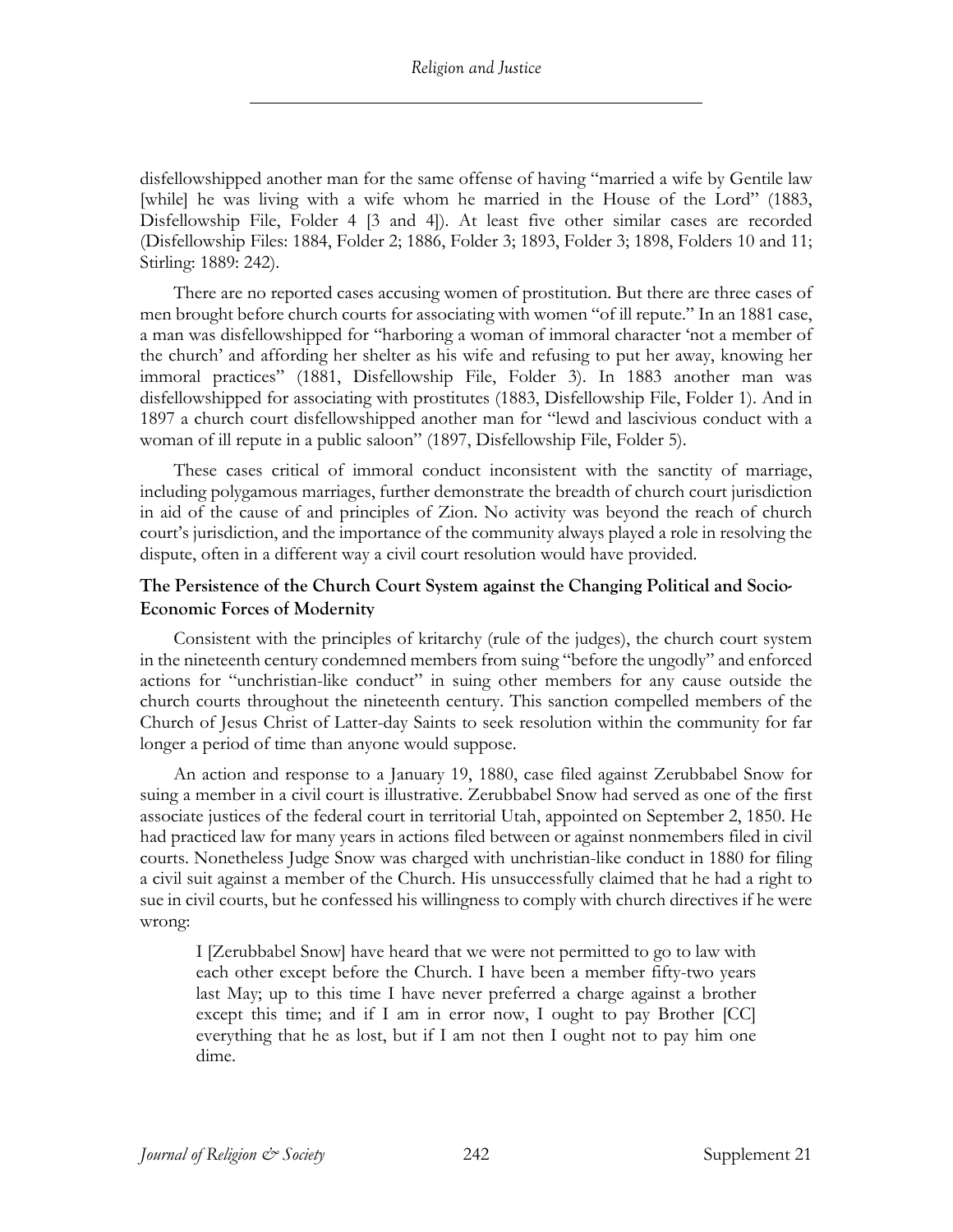The church court on January 19, 1880, ordered the respected Judge Snow to dismiss the civil action and pay the costs of the civil suit for his "unchristian-like conduct" in "suing before the ungodly" (Firmage and Mangrum: 264-66).

Another case, initially filed in 1882 and concluded on May 13, 1885, when President Taylor affirmed the high councils' decision, affirmed the unchristian-like conduct of suing a brother before the ungodly. The church court action was filed against a Mormon attorney, George Marsh, who had successfully pursued an action on behalf of a civil litigant for filing an unjust claim in the civil courts against a church member. Despite urging that he had taken an oath as a lawyer to serve as an adversary on behalf of his client, and despite the fact that church members Franklin S. Richards and Judge R. W. Williams had unsuccessfully defended the Mormon defendant in the civil action, the Box Elder High Court condemned Marsh for "wrongful [sic] counseling, aiding and abetting" an unrighteous member in an unrighteous suit. The court specifically found that the attorney, George Marsh, "has not acted wisely in laboring to aid a wicked man in evading rights and justice," and ordered him to pay the civil defendant \$50 for unchristian-like conduct in successfully pursuing the claim in a secular court in behalf of an undeserving litigant (Firmage and Mangrum: 271-72).

#### **Conclusion**

Few have ever heard of or appreciated the significant role the church courts of the Church of Jesus Christ of Latter-day Saints played in forging a radical vision of society, known as Zion, in the nineteenth century. The church courts facilitated a unique distribution of land in the Great Basin; introduced a novel form of water rights in a desert environment based upon beneficial use rather than common law riparian rights; assisted in the amicable resolution of contract disputes based upon equitable principles rather than formalistic entitlement claims; resolved tort claims to serve the broader interests of the community; and mediated family conflicts within polygamous families that could not be resolved in the civil courts. The church courts enforced their exclusive jurisdiction for members of the Church by characterizing as unchristian-like conduct members of the Church suing other members in civil courts. The radical use of the church courts waned as the vision of building Zion in the Great Basin diminished at the onset of the twentieth century, but the persistence of the jurisdiction of the church courts over an extended period involving a broad basis of subject matter demands respect for the distinctiveness of the effort to achieve Zion.

#### **Bibliography**

Arrington, Leonard

1958 *Great Basin Kingdom: An Economic History of the Latter-day Saints, 1830-1900*. Cambridge: Harvard University Press.

Brooks, Juanita

1969 *On the Mormon Frontier: The Diary of Hosea Stout 1844-1861*. 2 vols. Salt Lake City: University of Utah Press.

Firmage, Edwin, and Richard Collin Mangrum

1988 *Zion in the Courts: A Legal History of the Church of Jesus Christ of Latter-day Saints, 1830-1900*. Urbana: University of Illinois Press.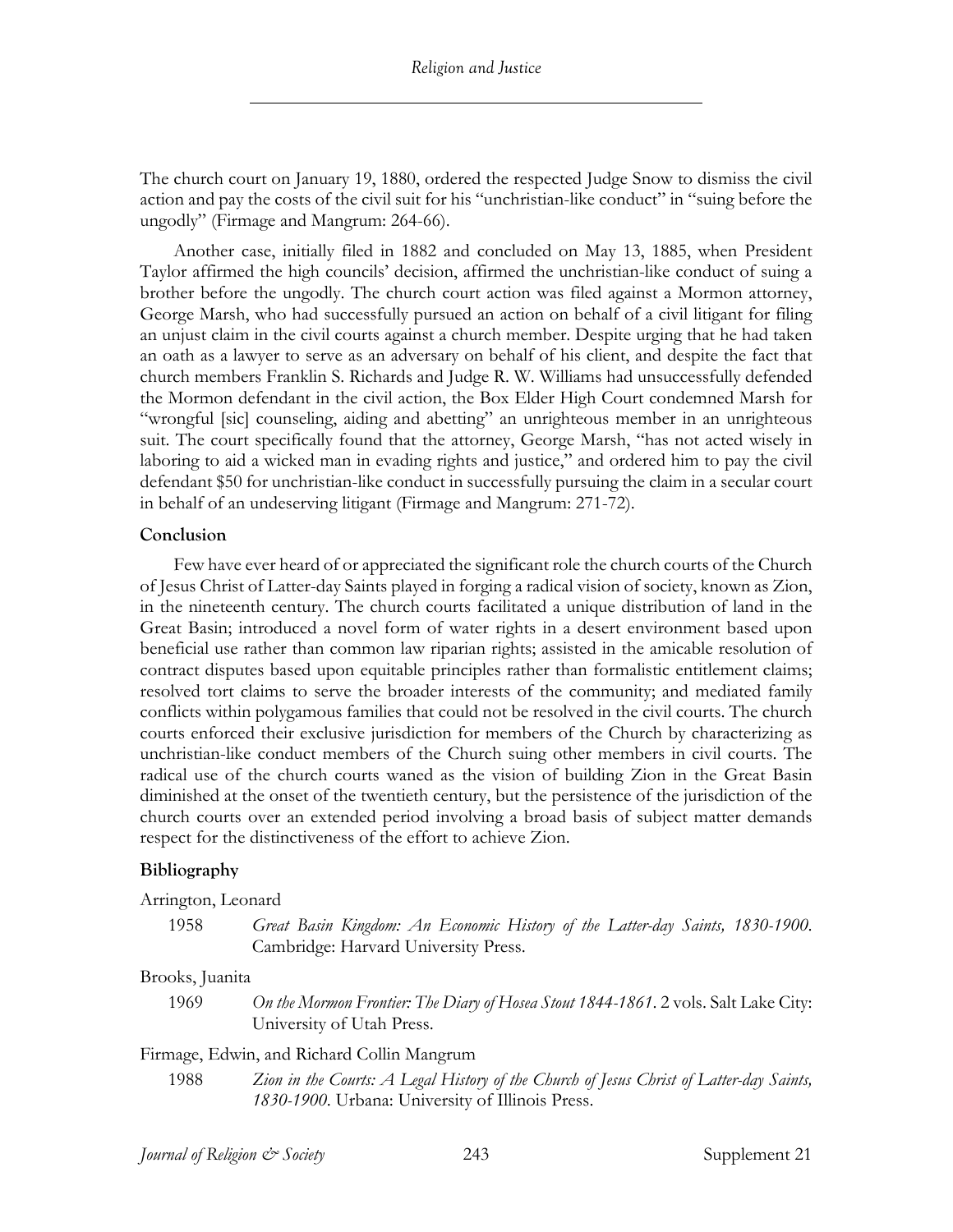| Hansen, Klaus        |                                                                                                                                                                                                                     |
|----------------------|---------------------------------------------------------------------------------------------------------------------------------------------------------------------------------------------------------------------|
| 1967                 | Quest for Empire: The Political Kingdom of God and the Council of Fifty in Mormon<br>History. East Lansing: Michigan State University Press.                                                                        |
| Hyde, Orson          |                                                                                                                                                                                                                     |
| 1859                 | "Self-Government – Constitution of the United States – Church Government,<br>Etc." Journal of Discourses 6: 150-58.                                                                                                 |
| Jensen, Therald N.   |                                                                                                                                                                                                                     |
| 1938                 | "Mormon Theory of Church and State." Ph.D. dissertation. University of<br>Chicago.                                                                                                                                  |
| Locke, John          |                                                                                                                                                                                                                     |
| 1689                 | The Two Treatises of Government. London: A. Millar et al.                                                                                                                                                           |
|                      | Lund, Jennifer L., and J. Clifton Spendlove                                                                                                                                                                         |
| 1997                 | A Guide to Salt Lake City in 1870: The City Model. Salt Lake City: Museum of<br>Church History and Art.                                                                                                             |
| Powell, Jay E.       |                                                                                                                                                                                                                     |
| 1970                 | "Fairness in the Salt Lake County Probate Court." Utah Historical Quarterly 38:<br>256-62.                                                                                                                          |
| Pratt, Orson         |                                                                                                                                                                                                                     |
| 1856                 | "The Kingdom of God." <i>Journal of Discourses</i> 3: 70-74.                                                                                                                                                        |
| Raber, Michael Scott |                                                                                                                                                                                                                     |
| 1978                 | "Religious Polity and Local Production: The Origins of a Mormon Town."<br>Ph.D. dissertation. Yale University.                                                                                                      |
| Roberts, B. H.       |                                                                                                                                                                                                                     |
| 1936                 | A Comprehensive History of the Church of Jesus Christ of Latter-day Saints. 6 vols. Salt<br>Lake City: Deseret Book Company.                                                                                        |
| Stirling, James Dunn |                                                                                                                                                                                                                     |
| 1886-90              | "Letterbook, 1886-1890, Salt Lake Stake High Council Proceedings." LDS<br>Church Archives.                                                                                                                          |
| Taylor, John         |                                                                                                                                                                                                                     |
| 1880                 | "The Perpetual Emigrating Fund – How to Settle Difficulties – Should Be<br>Governed By the Laws of God – Cooperation and Brotherly Kindness – The<br>Proper Training of Children." Journal of Discourses 20: 102-9. |
| 1882                 | "The Privileges of the Saints, Etc." Journal of Discourses 22: 217-23.                                                                                                                                              |
| Thatcher, Moses      |                                                                                                                                                                                                                     |
| 1884                 | "Hatred Towards Saints – Its Cause – Hope of the Saints – Constitutional<br>Rights - Loyal Intentions." Journal of Discourses 25: 113-16.                                                                           |